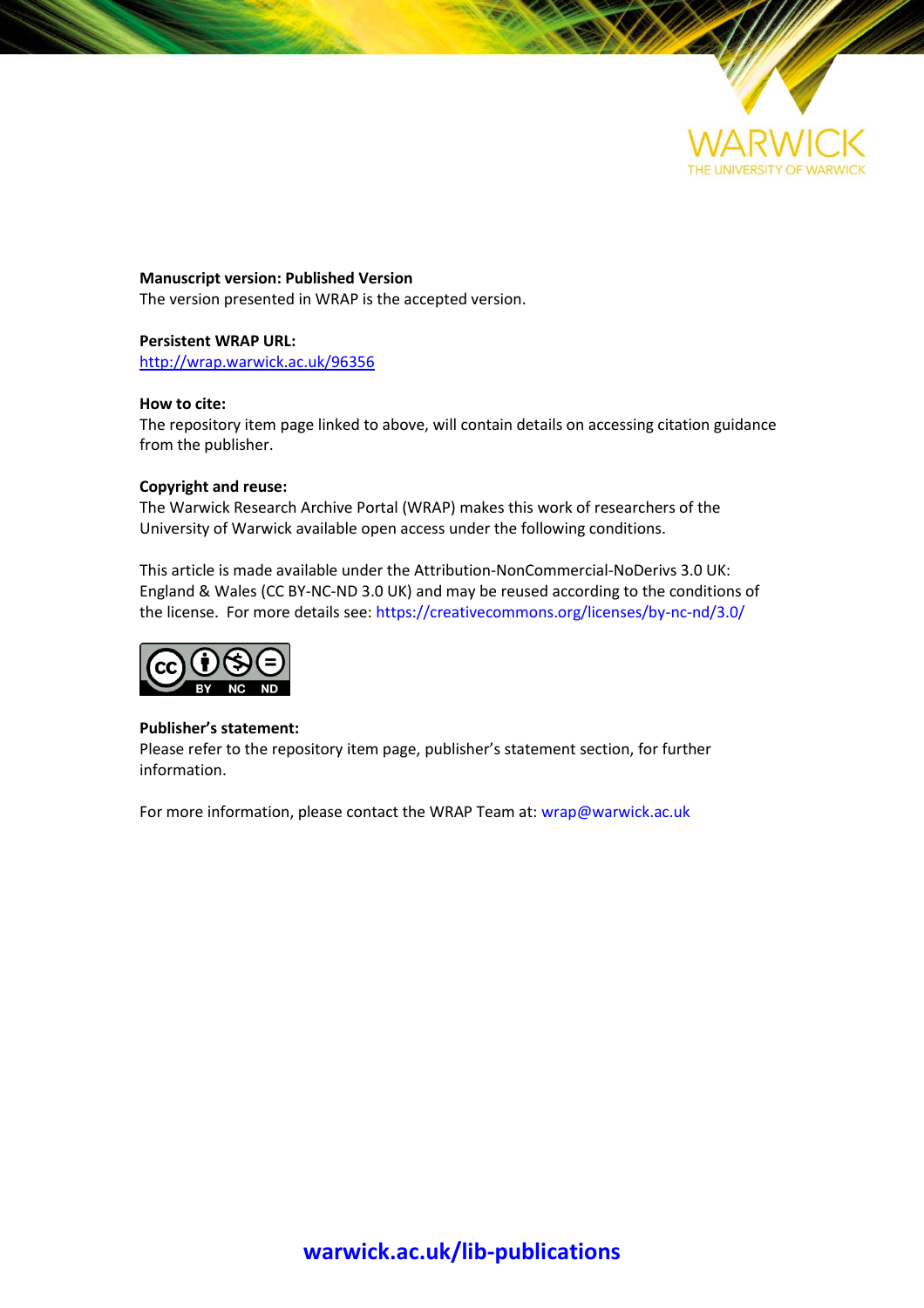# On the collapse of trial solutions for a damped-driven non-linear Schrödinger equation

### Sigurd Assing

Department of Statistics University of Warwick e-mail: [s.assing@warwick.ac.uk](mailto:s.assing@warwick.ac.uk)

#### Astrid Hilbert

Department of Mathematics Linnéuniversitetet Vaxjo e-mail: [astrid.hilbert@lnu.se](mailto:astrid.hilbert@lnu.se)

Abstract: We consider the focusing 2D non-linear Schrödinger equation, perturbed by a damping term, and driven by multiplicative noise. We show that a physically motivated trial solution does not collapse for any admissible initial condition although the exponent of the non-linearity is critical. Our method is based on the construction of a global solution to a singular stochastic Hamiltonian system used to connect trial solution and Schrödinger equation.

MSC 2010 subject classifications: Primary 60H10,74H35; secondary 74J30.

Keywords and phrases: Schrödinger equation, singular Hamiltonian system.

## 1. Motivation

Consider the formal equation,

<span id="page-1-0"></span>
$$
\mathbf{i}\,\partial_t\psi + \Delta_u\psi + |\psi|^2\psi - \Lambda\,\partial_t(|\psi|^2)\psi + \sigma(u,t)\psi = 0,\tag{1.1}
$$

with Cauchy data at  $t = 0$ , where  $[\sigma(u, t), (u, t) \in \mathbb{R}^2 \times (0, \infty)]$  is radially symmetric centred Gaussian noise with covariance

$$
\langle \sigma(u, t)\sigma(u', t')\rangle = \frac{D_r}{|u|} \delta_0(|u| - |u'|) \delta_0(t - t').
$$

This equation was derived in [\[3\]](#page-26-0) as the isotropic continuum approximation of a model for two-dimensional damped-driven exciton-phonon systems.

Note that  $(1.1)$ , as derived in Section II of  $[3]$ , is actually driven by coloured multiplicative noise. But, in Section III of [\[3\]](#page-26-0), the authors say they would rather approximate the driving noise by space-time white noise which they had justified in [\[2\]](#page-26-1). Finally, in order to allow radially symmetric (i.e. isotropic) solutions, they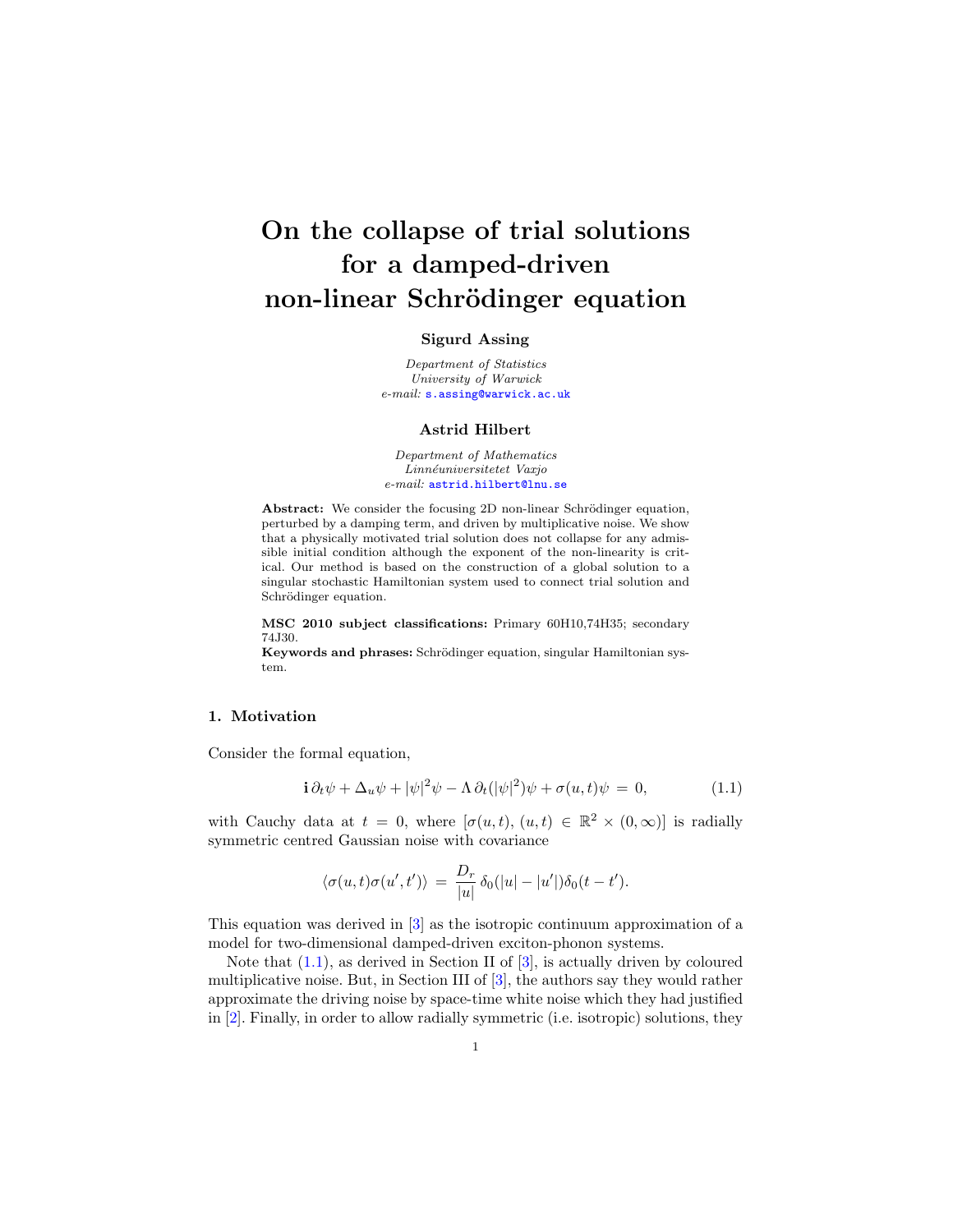simplified space-time white noise to radially symmetric Gaussian noise as used in the formulation of  $(1.1)$ —the reader is referred to  $[2]$  for the definition of a parameter  $D_{white}$  which can be used to choose a physically meaningful value for  $D_r$ . The definition, in physical terms, of the positive damping parameter  $\Lambda$ can be found in [\[3\]](#page-26-0), too.

In the case of  $\Lambda = D_r = 0$ , equation [\(1.1\)](#page-1-0) is identical to the classical focusing (power) non-linear Schrödinger equation, and the power  $two$  in the non-linearity  $|\psi|^2 \psi$  is known to be the smallest power-like non-linearity for which blow-up occurs in space dimension  $d = 2$ .

For example, the wave function,

<span id="page-2-1"></span>
$$
\psi(u,t) = |t-1|^{-\frac{d}{2}} Q(\frac{u}{t-1}) e^{i\frac{|u|^2}{4(t-1)} - i/(t-1)}, \tag{1.2}
$$

where Q is the unique positive radially symmetric solution of

$$
\Delta Q - Q + Q^{1 + \frac{4}{d}} = 0 \text{ in } \mathbb{R}^d, \text{ with } Q(u) \to 0 \text{ as } |u| \to \infty,
$$

can be viewed as a solution of

$$
\mathbf{i}\,\partial_t\psi + \Delta_u\psi + |\psi|^{\frac{4}{d}}\psi = 0, \quad \text{in } \mathbb{R}^d \times (0, \infty),
$$

with Cauchy data,

$$
\psi(u, 0) = Q(u) e^{-i(\frac{|u|^2}{4} - 1)}, \text{ at } t = 0,
$$

which blows up at time  $t = 1$ . Note that Q is also called ground state. Now observe that

$$
\int_{\mathbb{R}^d} |\psi(u,t)|^2 \, \mathrm{d}u = \int_{\mathbb{R}^d} Q(u)^2 \, \mathrm{d}u, \quad \text{for all } t \in [0,1),
$$

in the above example. Hence, all  $L^2$ -mass is accumulated into blow-up, and, by the shape of Q, this  $L^2$ -mass is concentrated at  $u = 0$  at time  $t = 1$ .

The above described phenomenon, also called the  $L^2$ -concentration phenomenon, is well-known for  $L^2$ -critical Schrödinger equations—the reader is referred to  $[11], [12], [14]$  $[11], [12], [14]$  $[11], [12], [14]$  $[11], [12], [14]$  for general results.

Now, in [\[3\]](#page-26-0), the authors have asked if this phenomenon was possible for solutions of their model for damped-driven exciton-phonon coupled systems, as the balanced energy input could prevent solutions from blow-up.

Of course, [\(1.1\)](#page-1-0) is hard to solve, and being a formal equation only, its rigorous meaning would need further discussion in the first place. This difficulty was by-passed in [\[3\]](#page-26-0). Instead, the authors introduced the following family of wave function[s,](#page-2-0)<sup>1</sup>

<span id="page-2-2"></span>
$$
\psi(u,t) \stackrel{\text{def}}{=} \frac{\|\psi(\cdot,0)\|_{L^2}}{\sqrt{c_f^{1,2,0}}} \times \frac{1}{x(t)} f(\frac{|u|}{x(t)}) e^{i\frac{\dot{x}(t)|u|^2}{4x(t)}},\tag{1.3}
$$

<span id="page-2-0"></span><sup>&</sup>lt;sup>1</sup> See Remark [1.1](#page-5-0) for the definition of  $c_f^{m,n,p}$ .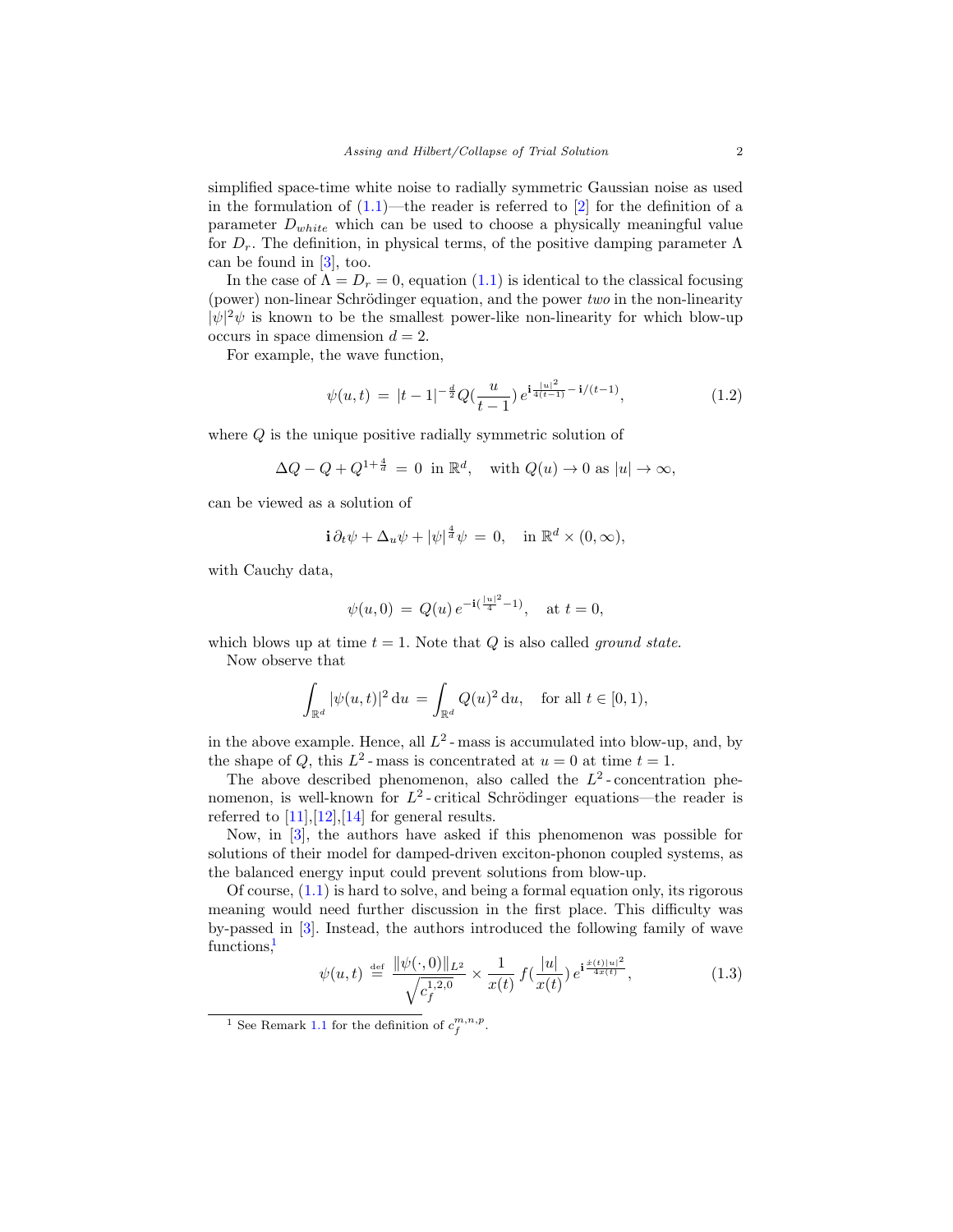parametrised by  $\|\psi(\cdot, 0)\|_{L^2}$ , a smooth function  $f : \mathbb{R} \to (0, \infty)$  which is rapidly decreasing, and an unknown stochastic process  $x = [x(t), t \ge 0]$  which plays the role of the width of the corresponding non-linear wave.

Note that f, in contrast to  $Q$  used in  $(1.2)$ , does not have to satisfy any equation. Nevertheless, similar to  $(1.2)$ , wave functions of this type would blow up, if x starting from a positive value hits zero in finite time, the initial  $L^2$ -mass being preserved in the process. Due to the nature of a blow-up with vanishing width of the wave function, we also call such a behaviour *collapse*.

So, the question asked can be scaled down to the following problems:

- a) choose x in a way such that the trial solution  $(1.3)$  has something to do with the primary equation  $(1.1)$ ;
- b) study whether  $x$  chosen this way reaches zero in finite time or not.

To shed some light on a), restricting ourselves to isotropic solutions, we can rewrite  $(1.1)$  as

<span id="page-3-1"></span>
$$
\mathbf{i}\,\partial_t\psi + \partial_r^2\psi + \frac{1}{r}\partial_r\psi + |\psi|^2\psi - \Lambda\,\partial_t(|\psi|^2)\psi + \sigma(r,t)\psi = 0,\tag{1.4}
$$

reducing the problem to one space dimension with radial coordinate  $r = |u|$ . Since  $\sigma$  has negative Hölder-regularity, non-trivial solutions of this equation are not smooth in r, but the trial solution  $(1.3)$  is. Therefore,  $(1.3)$  can at most be an approximate solution having some features of a true solution.

The features chosen in [\[3\]](#page-26-0) involve the virial coefficient

$$
\mathfrak{v}(t) \, = \, \int_{\mathbb{R}^2} |u|^2 |\psi(u,t)|^2 \, \mathrm{d}u \, = \, 2\pi \int_0^\infty r^3 \, |\psi(r,t)|^2 \, \mathrm{d}r
$$

which, when  $\psi$  is assumed to solve [\(1.1\)](#page-1-0), would formally satisfy

<span id="page-3-0"></span>
$$
\ddot{\mathfrak{v}} = 16\mathscr{H} + 8\pi \int_0^\infty \partial_r [r^2 |\psi|^2] \times [\Lambda \partial_t (|\psi|^2) - \sigma] dr \qquad (1.5)
$$

where

$$
\mathscr{H}(t) = \int_{\mathbb{R}^2} \left[ \frac{1}{2} |\nabla_u \psi(u,t)|^2 - \frac{1}{4} |\psi(u,t)|^4 \right] du
$$

is the Hamiltonian of the focusing cubic non-linear Schrödinger equation.

The identity [\(1.5\)](#page-3-0) is standard for the classical focusing cubic non-linear Schrödinger equation, i.e.  $\Lambda = D_r = 0$ , and then it reads  $\ddot{\mathfrak{v}} = 16\mathcal{H}$ . We give a rough sketch of how this identity can be derived. This sketch will make clear where the additional term in  $(1.5)$  comes from. All calculations are formal, but they would work when  $\sigma$  is replaced by mollified noise.

Multiplying both sides of equation [\(1.4\)](#page-3-1) by  $\bar{\psi}$  reveals that

$$
\partial_t(|\psi|^2) \,=\, -\mathrm{Im}(\,\bar{\psi}\,\partial_r^2\psi + \frac{1}{r}\bar{\psi}\,\partial_r\psi\,),
$$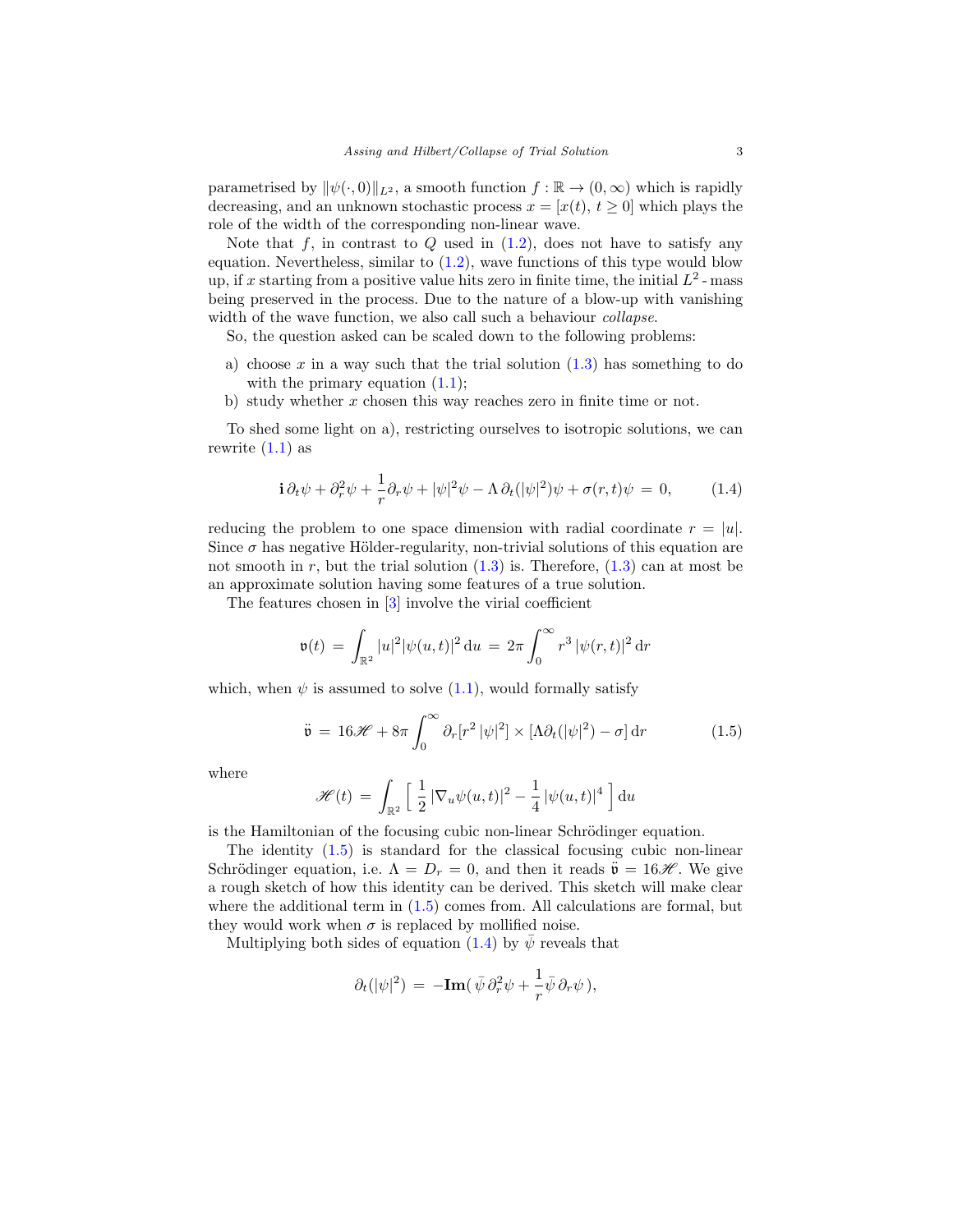where the operation **Im** takes the imaginary part. As  $\dot{\mathbf{v}} = 2\pi \int_0^\infty r^3 \, \partial_t (|\psi|^2) \, dr$ , partial integration yields

<span id="page-4-1"></span><span id="page-4-0"></span>
$$
\dot{\mathbf{v}} = 2\pi \int_0^\infty (4r^2 \mathbf{Re}\psi \, \partial_r \mathbf{Im}\psi + 4r \mathbf{Re}\psi \mathbf{Im}\psi) \, \mathrm{d}r,\tag{1.6}
$$

and calculating  $\ddot{\mathbf{v}}$  requires structure of  $\partial_t \mathbf{Re} \psi$  and  $\partial_t \mathbf{Im} \psi$ . Again using [\(1.4\)](#page-3-1), we find that

$$
\partial_t \mathbf{Re} \psi \,=\, -\partial_r^2 \mathbf{Im} \psi - \frac{1}{r} \partial_r \mathbf{Im} \psi - |\psi|^2 \, \mathbf{Im} \psi + \Lambda \partial_t (|\psi|^2) \mathbf{Im} \psi - \sigma \cdot \mathbf{Im} \psi
$$

leading to

$$
4r^2 \partial_t \mathbf{Re} \psi \, \partial_r \mathbf{Im} \psi + 4r \partial_t \mathbf{Re} \psi \, \mathbf{Im} \psi \qquad (1.7)
$$
  
=  $4r^2 \partial_r \mathbf{Im} \psi \times (-\partial_r^2 \mathbf{Im} \psi - \frac{1}{r} \partial_r \mathbf{Im} \psi - |\psi|^2 \mathbf{Im} \psi + \Lambda \partial_t (|\psi|^2) \mathbf{Im} \psi - \sigma \cdot \mathbf{Im} \psi)$   
+  $4r \mathbf{Im} \psi \times (-\partial_r^2 \mathbf{Im} \psi - \frac{1}{r} \partial_r \mathbf{Im} \psi - |\psi|^2 \mathbf{Im} \psi + \Lambda \partial_t (|\psi|^2) \mathbf{Im} \psi - \sigma \cdot \mathbf{Im} \psi)$   
= classical part +  $[4r^2 \mathbf{Im} \psi \partial_r \mathbf{Im} \psi + 4r(\mathbf{Im} \psi)^2] \times [\Lambda \partial_t (|\psi|^2) - \sigma]$   
= classical part +  $2\partial_r [r^2 (\mathbf{Im} \psi)^2] \times [\Lambda \partial_t (|\psi|^2) - \sigma]$ .

Note that [\(1.7\)](#page-4-0) is only one part of the time derivative of the integrand in [\(1.6\)](#page-4-1) when calculating  $\ddot{\mathbf{v}}$ . The other part involving  $\partial_t \partial_r \mathbf{Im} \psi$  requires a further integration by parts creating more terms justifying the factor  $8\pi$  in  $(1.5)$  without going into the very detail. Of course, all classical parts sum up to  $16\mathcal{H}$ .

The above calculation shows that, even if it is only formally an identity,  $(1.5)$ captures important structure of the underlying non-linear Schrödinger equation. And, when plugging  $\psi$  given by [\(1.3\)](#page-2-2) into [\(1.5\)](#page-3-0), and then performing the integration against  $r$ , this identity turns into an equation for  $x$ .

For example,

$$
\mathfrak{v}(t) = 2\pi \int_0^\infty r^3 |\psi(r,t)|^2 dr
$$
  
=  $2\pi \int_0^\infty r^3 \frac{c_0^2}{x(t)^2} f(\frac{r}{x(t)})^2 dr$   
=  $2\pi \int_0^\infty r^3 x(t)^3 \frac{c_0^2}{x(t)^2} f(r)^2 x(t) dr$   
=  $2\pi c_0^2 x(t)^2 \int_0^\infty r^3 f(r)^2 dr = 2\pi c_0^2 x(t)^2 c_f^{3,2,0},$ 

where  $c_0 = ||\psi(\cdot, 0)||_{L^2}/\sqrt{c_f^{1,2,0}}$  is the constant used in [\(1.3\)](#page-2-2), and  $c_f^{3,2,0}$  is short for the integral—see Remark [1.1](#page-5-0) below for the definition of general  $c_f^{m,n,p}$ .

Performing calculations of the above type for all terms on the right-hand side of [\(1.5\)](#page-3-0) is not deep but exhaustive, and hence further details are omitted.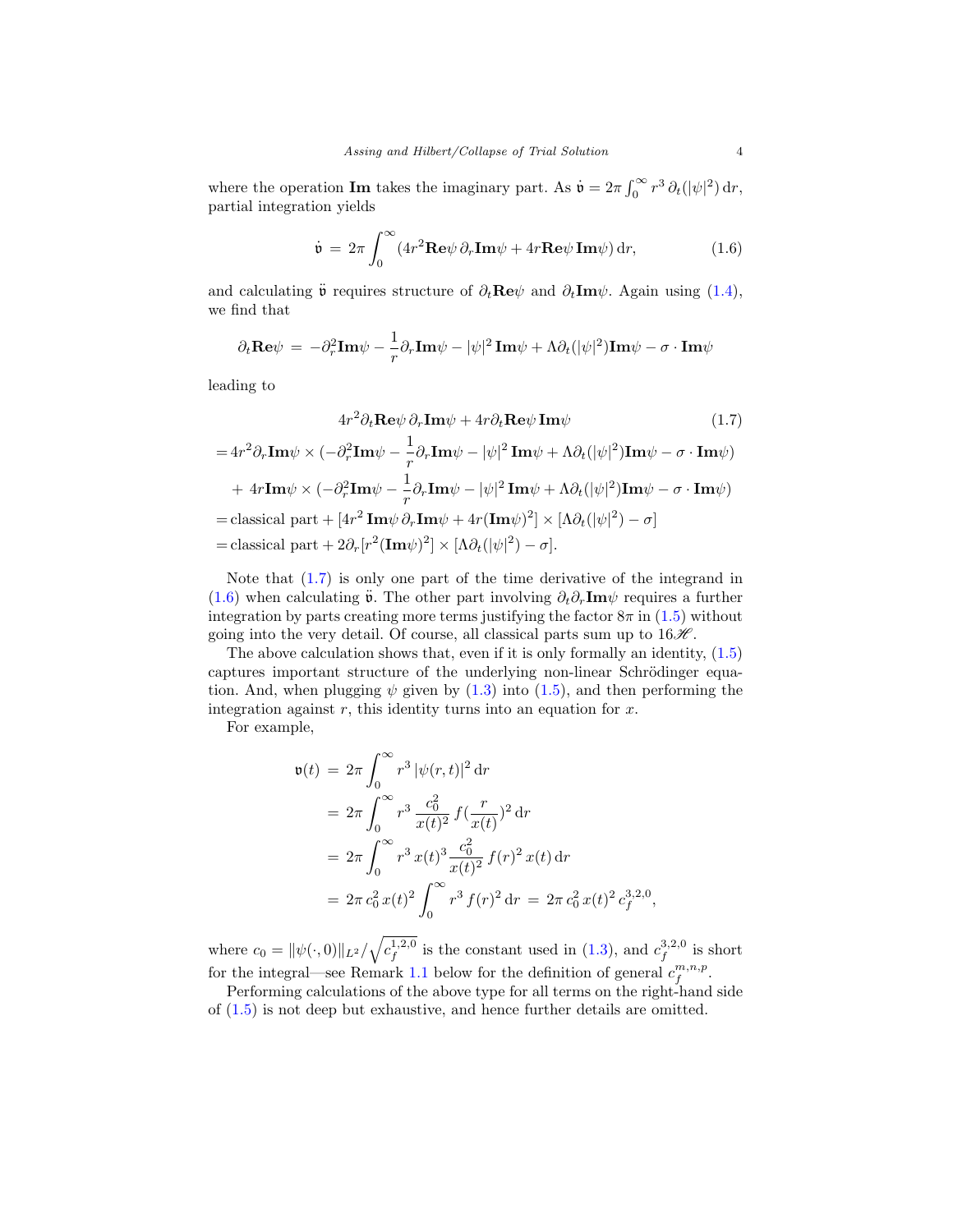The authors of [\[3\]](#page-26-0) performed these calculations and came up with the following equation,

<span id="page-5-1"></span>
$$
\ddot{x} = \frac{\delta}{x^3} + [\sqrt{2D} \frac{\dot{W}}{x^2} - \frac{\gamma \dot{x}}{x^4}],
$$
\n(1.8)

<span id="page-5-0"></span>where  $W = [W(t), t \geq 0]$  stands for a standard one-dimensional Wiener process. Remark 1.1. As stated in [\[3\]](#page-26-0),

$$
\delta\,=\,\frac{4}{c_f^{3,2,0}}\,\left(\,\,c_f^{1,0,2} - \frac{\|\psi(\cdot,0)\|_{L^2}^2\,c_f^{1,4,0}}{2c_f^{1,2,0}}\,\right),
$$

and

$$
\gamma = 8\Lambda \|\psi(\cdot,0)\|_{L^2}^2 c_f^{3,2,2} / (c_f^{1,2,0} c_f^{3,2,0}), \quad D = 32\pi^2 D_r c_f^{3,2,2} / (c_f^{3,2,0})^2,
$$

using

$$
c_f^{m,n,p} \stackrel{\text{def}}{=} 2\pi \int_0^\infty r^m [f(r)]^n [f'(r)]^p \, \mathrm{d}r.
$$

The methodology for solving the first problem, a), as developed in [\[3\]](#page-26-0)), can therefore be described as follows: for fixed  $\|\psi(\cdot, 0)\|_{L^2}$  and f, fit the trial solution  $(1.3)$  to  $(1.5)$  to obtain equation  $(1.8)$  for the unknown x. This way, equation  $(1.1)$  is more or less replaced by  $(1.5)$  subject to a structure condition—the specific form of  $\psi$  given by [\(1.3\)](#page-2-2)—which may put such a  $\psi$  in close vicinity of a true solution to  $(1.1)$ , in particular for well-chosen f.

However, no rigorous analysis has been done to support such a quality of the trial solution [\(1.3\)](#page-2-2). First, one would have to make rigorous sense of all formal calculations used to motivate both equations  $(1.5) \& (1.8)$  $(1.5) \& (1.8)$ , and, second, one would have to study how close the trial solution  $(1.3)$  and true solutions to  $(1.1)$ really are, and in what sense.

These open but very interesting problems are beyond the present paper and left for future research. We should nevertheless mention that numerical experiments reported in physics journals confirm a close match of trial solutions and true solutions on short time intervals. So, studying the long-time behaviour of solutions to  $(1.8)$ , and in particular answering the second problem, b), seems to be a natural next step in the analysis of the original problem. For example, once the answer to b) is known, blow-up of true solutions could be decided by merely comparing functionals of trial solutions and true solutions.

In this paper, we therefore study the physically motivated equation [\(1.8\)](#page-5-1) and solve the second problem, b), for all parameters of interest. Apart from the above application, these results are interesting in themselves since equation [\(1.8\)](#page-5-1) describes the dynamics of a perturbed stochastically driven Hamiltonian system with a singular potential (cf. [\[4,](#page-26-5) [5,](#page-26-6) [6,](#page-26-7) [7,](#page-26-8) [8\]](#page-26-9) and Remark [2.6](#page-9-0) below).

Remark 1.2.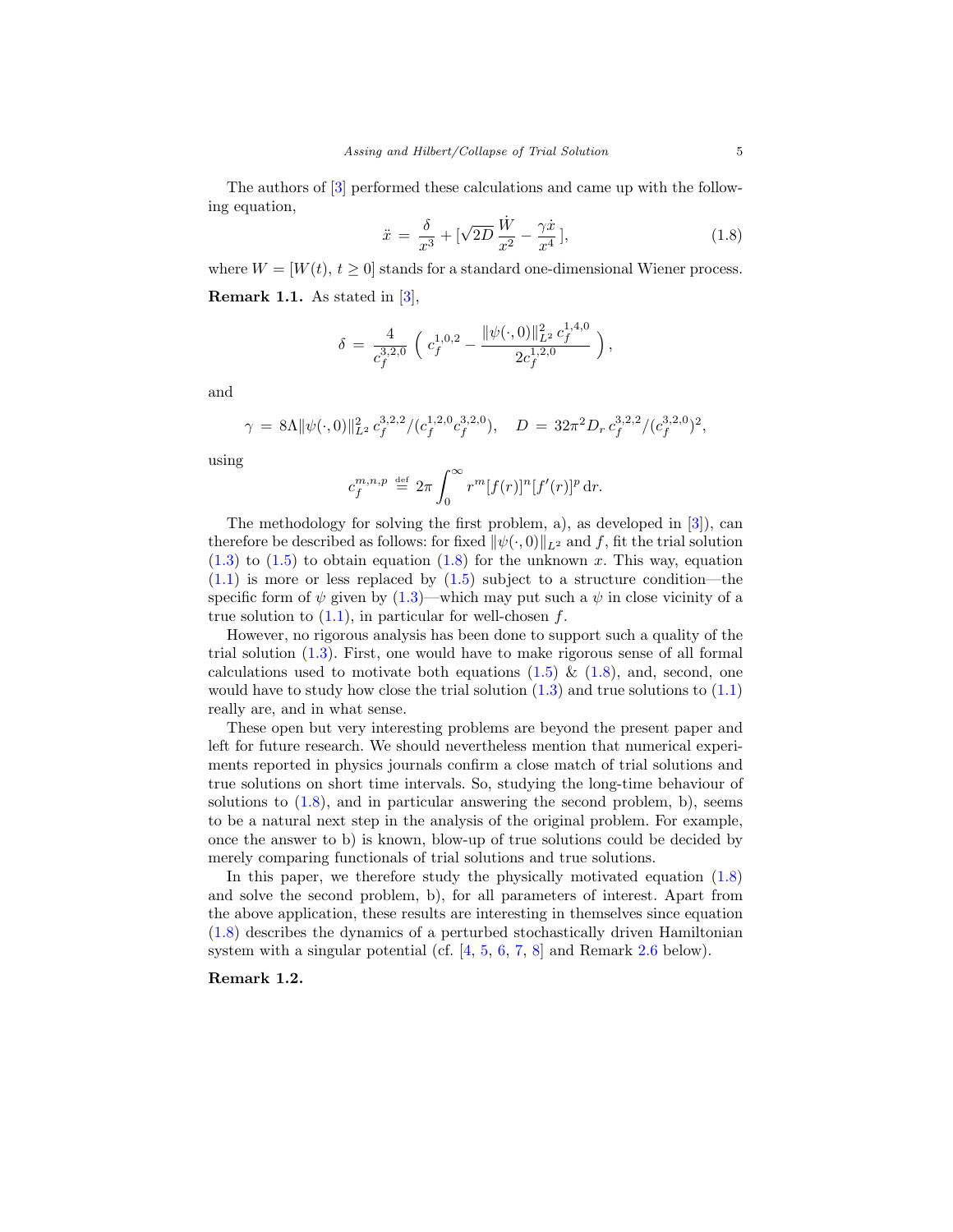- (i) Although the trial solution [\(1.3\)](#page-2-2) has infinite degrees of freedom, studying it's blow-up through  $(1.8)$  means that only the interplay of five onedimensional parameters has to be considered:  $x(0), \dot{x}(0), \delta, \gamma, D$ . Here, assuming  $\Lambda, D_r > 0$ , one also has  $\gamma, D > 0$  by Remark [1.1,](#page-5-0) and since the trial solution has a physical meaning,  $x(0) > 0$  should hold, too.
- (ii) Note that the parameter  $\delta$  can have both signs depending on the relationship between  $\|\psi(\cdot, 0)\|_{L^2}^2$  and integrals of f. Of course, compared with negative  $\delta$ , the width x of the wave function is less likely to reach zero in finite time when  $\delta$  is positive, and hence one might expect a phase transition in the behaviour of solutions to  $(1.8)$  depending on  $\delta$ . However, we are going to prove that, for any choice of  $\delta$ , the width x never collapses to zero in finite time.

#### <span id="page-6-2"></span>2. Results

Motivated by  $(1.8)$ , we study the degenerated Itô diffusion equation,

<span id="page-6-0"></span>
$$
dx = y dt,\n dy = \frac{a}{x^{\alpha}} dt + \left[\frac{\sqrt{2T\gamma}}{x^{\beta}} dW - \frac{\gamma}{x^{2\beta}} y dt\right],
$$
\n(2.1)

where W denotes a one-dimensional Wiener process.

Our goal is to construct a global solution  $[x(t), y(t), t \geq 0]$  in H, for any initial condition  $(x(0), y(0)) \in \mathbb{H} \stackrel{\text{def}}{=} (0, \infty) \times \mathbb{R}$ , if both  $\gamma, T > 0$ , but  $a \in \mathbb{R}$  is a real parameter with no restrictions on its sign.

For the purpose of discussing equations as singular as our motivation [\(1.8\)](#page-5-1), in what follows, we always assume  $\alpha, \beta > 0$ .

First, note that the infinitesimal operator associated with this equation can formally be written as

<span id="page-6-1"></span>
$$
\mathcal{L} = \frac{\partial H}{\partial y} \partial_x - \frac{\partial H}{\partial x} \partial_y + \left[ T \frac{\gamma}{x^{2\beta}} \partial_y^2 - \frac{\gamma}{x^{2\beta}} y \partial_y \right],
$$
\n(2.2)

using the Hamiltonian,

$$
H(x,y) = U(x) + \frac{y^2}{2}, \quad \text{with potential} \quad U(x) = \begin{cases} \frac{a}{\alpha - 1} x^{1 - \alpha} & \text{: } \alpha \neq 1, \\ -a \log x & \text{: } \alpha = 1, \end{cases}
$$

so that [\(2.1\)](#page-6-0) can be interpreted as a damped-driven Hamiltonian system, being forced by noise on an  $x$ -depending scale which exactly balances the  $x$ -depending dissipation placing the stochastic system at temperature T.

The difficulty we are facing is twofold: first, our potential U has a singularity at zero, and, second, *intensity of noise* =  $\sqrt{2T} \times \text{friction} = \sqrt{2T} \times \gamma/x^{2\beta}$  not only depends on x, but has a singularity at zero, too.

Nevertheless, all coefficients of equation [\(2.1\)](#page-6-0) are locally Lipschitz continuous, on H. Thus, pathwise-unique solutions exist at least locally until exit of H, and,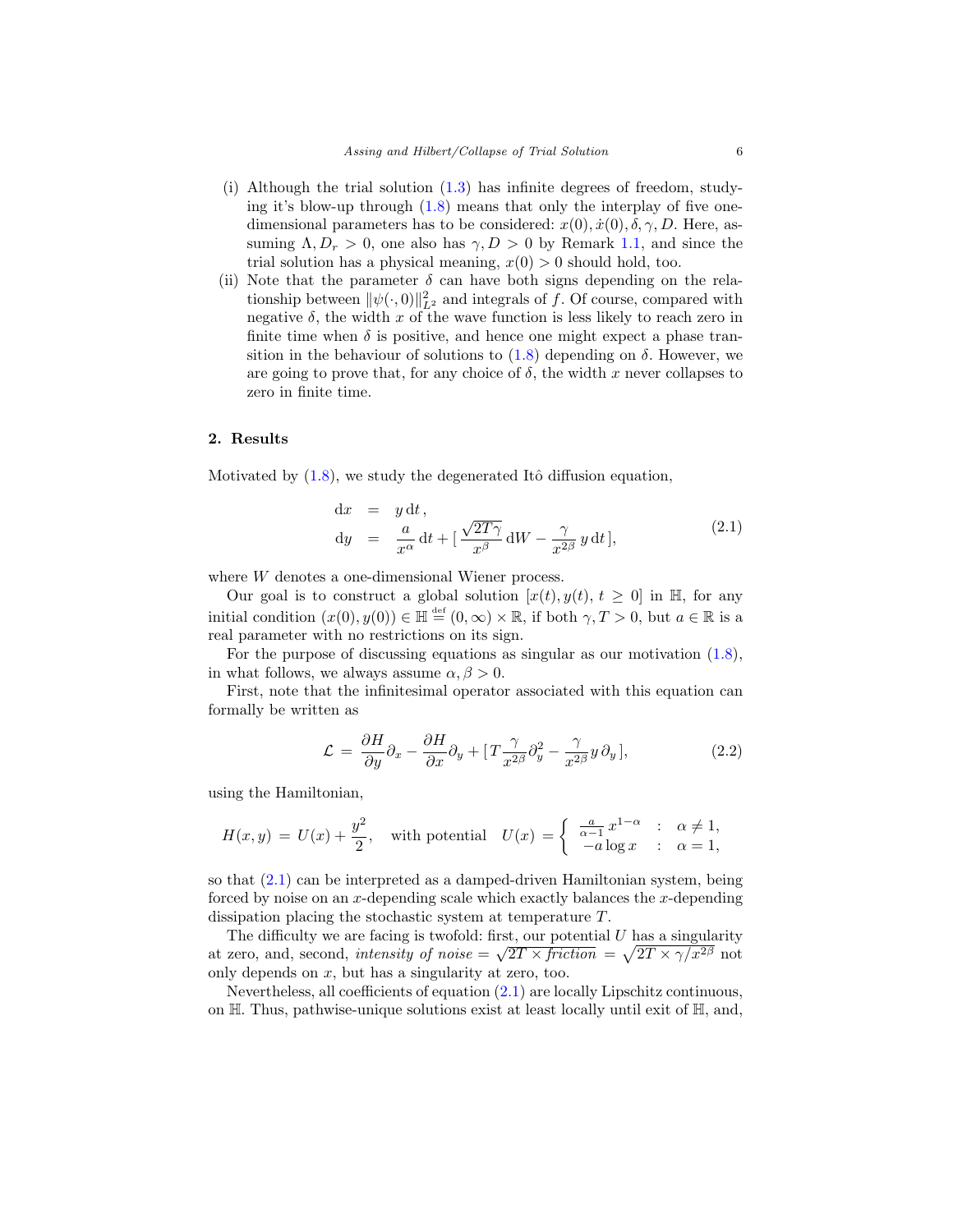by standard arguments, for example [\[13\]](#page-26-10), these local solutions would even be global, if there exists a Lyapunov-type function  $f_L : \mathbb{H} \to [0, \infty)$  satisfying

$$
\lim_{(x,y)\to\partial\mathbb{H}} f_L(x,y) = +\infty \quad \text{and} \quad \mathcal{L}f_L \leq \text{const } (1+f_L).
$$

Of course, for Hamiltonian systems of the above type, the standard choice would be  $f_L(x,y) = H(x,y) + x^2/2$ , but this function  $f_L$  would only satisfy lim<sub> $(x,y)$ →∂H  $f_L(x,y) = +\infty$ , if  $a > 0$  and  $\alpha \ge 1$ . Furthermore,</sub>

$$
\mathcal{L} f_L(x,y)\,=\, T\frac{\gamma}{x^{2\beta}}-\frac{\gamma}{x^{2\beta}}y^2+xy,\quad (x,y)\in \mathbb{H},
$$

so that, on the one hand,  $\mathcal{L}f_L \leq const(1+f_L)$  would not hold true, if  $\alpha = 1$ , and on the other hand, assuming  $a > 0$  and  $\alpha > 1$ ,  $\mathcal{L}f_L \leq const(1 + f_L)$  can only be true, if  $\beta \leq (\alpha - 1)/2$ , leading to

<span id="page-7-1"></span>**Proposition 2.1.** Assume  $a, \gamma, T > 0$ ,  $\alpha > 1, \beta > 0$ , and  $\beta \leq (\alpha - 1)/2$ . Then, equation  $(2.1)$  has a unique global strong solution in  $\mathbb{H}$ .

Unfortunately, this immediate almost trivial result does NOT cover the case of our motivating equation [\(1.8\)](#page-5-1), where  $\alpha = 3, \beta = 2$ .

So, we tried to find another Lyapunov function of type  $f_L$  but could not find one. We studied the literature for methods of how to construct Lyapunov-type functions for singular Hamiltonian systems, but we have not been able to use the methods we found in the case of our system—see Remark [2.6](#page-9-0) below for a discussion of the most recent results on systems coming closest to ours.

Also, easy calculations in the deterministic case, i.e.  $\gamma = 0$ , reveal that, if  $a < 0$ , then there is no function  $f<sub>L</sub>$  as above. Worse, the x-component of any solution in H eventually collapses to zero in finite time, and hence there is no global solution.

We therefore looked for another method to show global existence of solutions to [\(2.1\)](#page-6-0) for more cases of  $\alpha$ ,  $\beta$ , and for  $a < 0$ , even. The proof of our existence result is based on the following lemma which is the key-result of this paper.

<span id="page-7-2"></span>**Lemma 2.2.** Assume  $\gamma, T > 0$ , and

<span id="page-7-0"></span>\n- \n
$$
\begin{aligned}\n &\beta > 1/2, \, \alpha \geq \beta \geq \alpha/2 & \text{if } a > 0, \\
&\beta > 1/2 & \text{if } a = 0, \\
&\alpha > 1, \, \alpha \geq \beta \geq (\alpha + 1)/2 & \text{if } a < 0.\n \end{aligned}
$$
\n
\n- \n $(2.3)$ \n
\n

Consider the product

$$
\Omega_+ = \Omega_- \otimes C([0,\infty)), \quad \mathcal{F}_+ = \mathcal{F}_- \otimes \mathcal{B}(C([0,\infty))), \quad \mathbf{Q} = \mathbf{P}_- \otimes \mathbf{P}_W
$$

of a probability space  $(\Omega_-, \mathcal{F}_-, \mathbf{P}_-)$  and the standard Wiener space  $(C([0,\infty)),$  $\mathcal{B}(C([0,\infty)))$ ,  $\mathbf{P}_W$ ), and let  $(x_-, y_-)$  be a given pair of random variables on  $(\Omega_-, \mathcal{F}_-, \mathbf{P}_-)$  satisfying  $\mathbf{P}_-(\{x_- > 0\}) = 1$ . Extend all random variables on either  $(\Omega_-, \mathcal{F}_-, \mathbf{P}_-)$  or  $(C([0,\infty)), \mathcal{B}(C([0,\infty)))$ ,  $\mathbf{P}_W)$  to  $(\Omega_+, \mathcal{F}_+, \mathbf{Q})$  in the canonical way without changing their notation.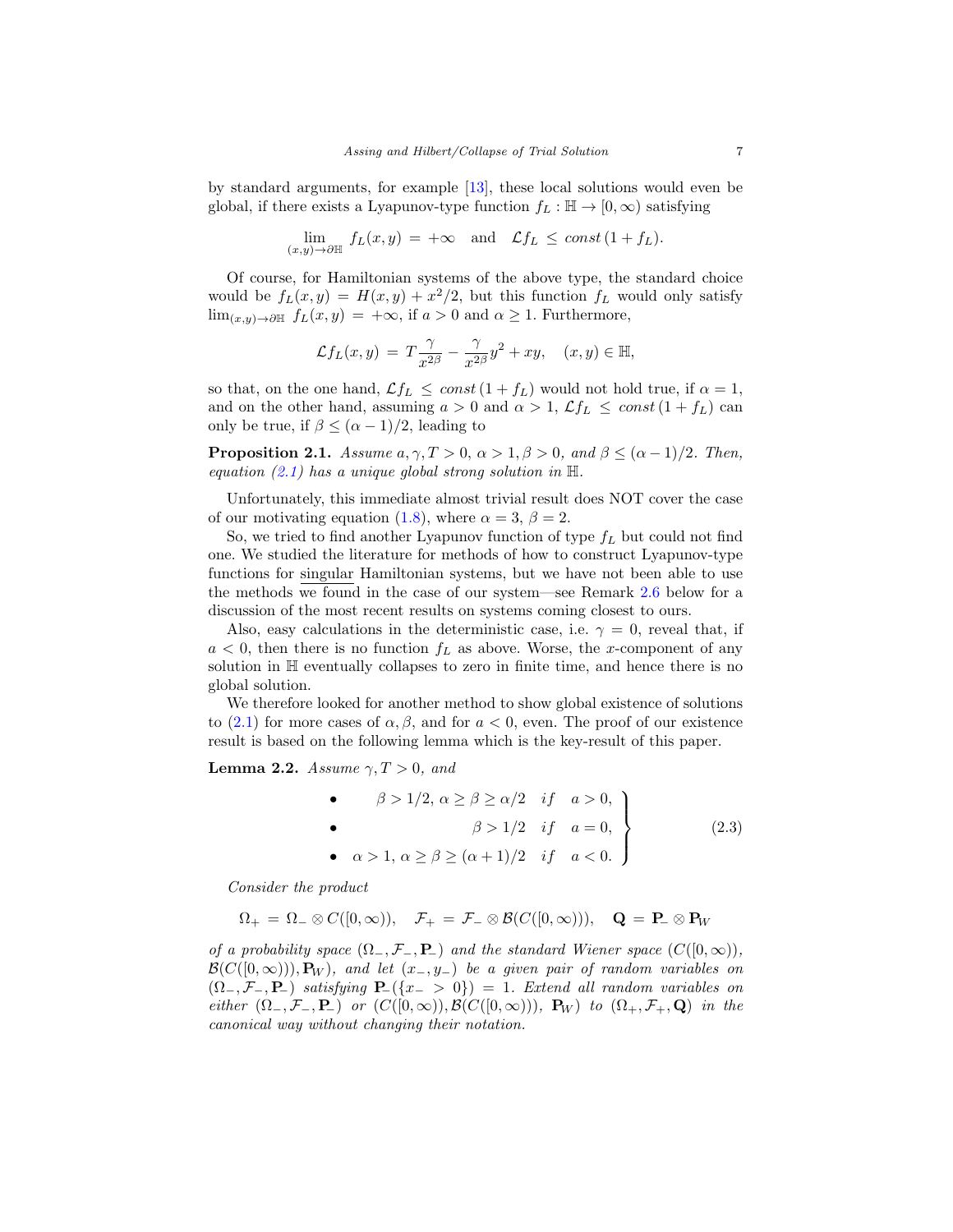Then there exists a filtration  $\mathbb{F}_+ = [\mathcal{F}_t^+, t \geq 0]$  of sub- $\sigma$ -algebras of  $\mathcal{F}_+$ , a probability measure  $P_+$  on  $(\Omega_+, \mathcal{F}_{\infty}^+)$ , a pair  $[x_+(t), y_+(t), t \geq 0]$  of continuous  $\mathbb{F}_+$ -adapted processes, and an  $\mathbb{F}_+$ -Wiener-process  $W_+$ , such that

$$
\mathbf{P}_{\!+} = \mathbf{Q} \text{ on } \mathcal{F}^+_0,
$$

and

$$
x_{+}(t) > 0,
$$
  
\n
$$
x_{+}(t) = x_{-} + \int_{0}^{t} y_{+}(s) ds,
$$
  
\n
$$
y_{+}(t) = y_{-} + a \int_{0}^{t} \frac{ds}{x_{+}(s)^{\alpha}} + \sqrt{2T\gamma} \int_{0}^{t} \frac{dW_{+}(s)}{x_{+}(s)^{\beta}} - \gamma \int_{0}^{t} \frac{y_{+}(s) ds}{x_{+}(s)^{2\beta}},
$$

for all  $t \in [0,1]$ ,  $P_+$ -a.s. Note that  $\mathcal{F}_{\infty}^+$  can be strictly smaller than  $\mathcal{F}_+$ .

The above result can be used to prove existence of a global weak solution in H which, by standard arguments, turns into a unique strong solution, as the equation's coefficients are locally Lipschitz on H.

<span id="page-8-0"></span>**Theorem 2.3.** Assume  $\gamma$ ,  $T > 0$ , and [\(2.3\)](#page-7-0). Then, equation [\(2.1\)](#page-6-0) has a unique global strong solution in H.

As a consequence, returning to our motivating example, [\(1.8\)](#page-5-1), where  $\alpha = 3$ and  $\beta = 2$ , Theorem [2.3](#page-8-0) implies that [\(1.8\)](#page-5-1) always has a positive global solution, regardless the values taken by  $\delta \in \mathbb{R}$  and  $\gamma, D > 0$ .

**Corollary 2.4.** If x solves [\(1.8\)](#page-5-1), then the non-linear wave  $\psi$  given by [\(1.3\)](#page-2-2) would never collapse.

Now, if non-linear waves of this type exist globally, then the next question is about their long-time behaviour. Could the system [\(2.1\)](#page-6-0) be an ergodic system with a limiting invariant probability measure? If YES, then the corresponding non-linear waves would 'live' forever. Or would the width  $x$  of these waves show transient behaviour leading to flatter and flatter finally disappearing waves? Or would these waves 'pseudo-collapse' in the sense of  $\lim_{t\to\infty} x(t) = 0$ ?

We first discuss possible ergodic behaviour of our system. Recall that noise and dissipation are balanced, and hence

$$
\varrho_{\star}(x, y) = e^{-H(x, y)/T}
$$
 satisfies  $\mathcal{L}^{\star} \varrho_{\star} = 0$  on  $\mathbb{H}$ ,

where  $\mathcal{L}^*$  stands for the (formal) adjoint of  $\mathcal{L}$ . Therefore, if the density  $\varrho_{*}$  can be normalised to become the density of a probability measure, then this probability measure could be the system's canonical invariant probability measure.

However, in all cases of global existence as stated in Proposition [2.1](#page-7-1) and Theorem [2.3,](#page-8-0) we always have

<span id="page-8-1"></span>
$$
\int_0^\infty \int_{\mathbb{R}} e^{-H(x,y)/T} \, \mathrm{d}y \mathrm{d}x = +\infty,\tag{2.4}
$$

which means that  $\rho_{\star}$  cannot be used for constructing an invariant probability measure. Even more, if  $a \geq 0$ , then no probability measure can be invariant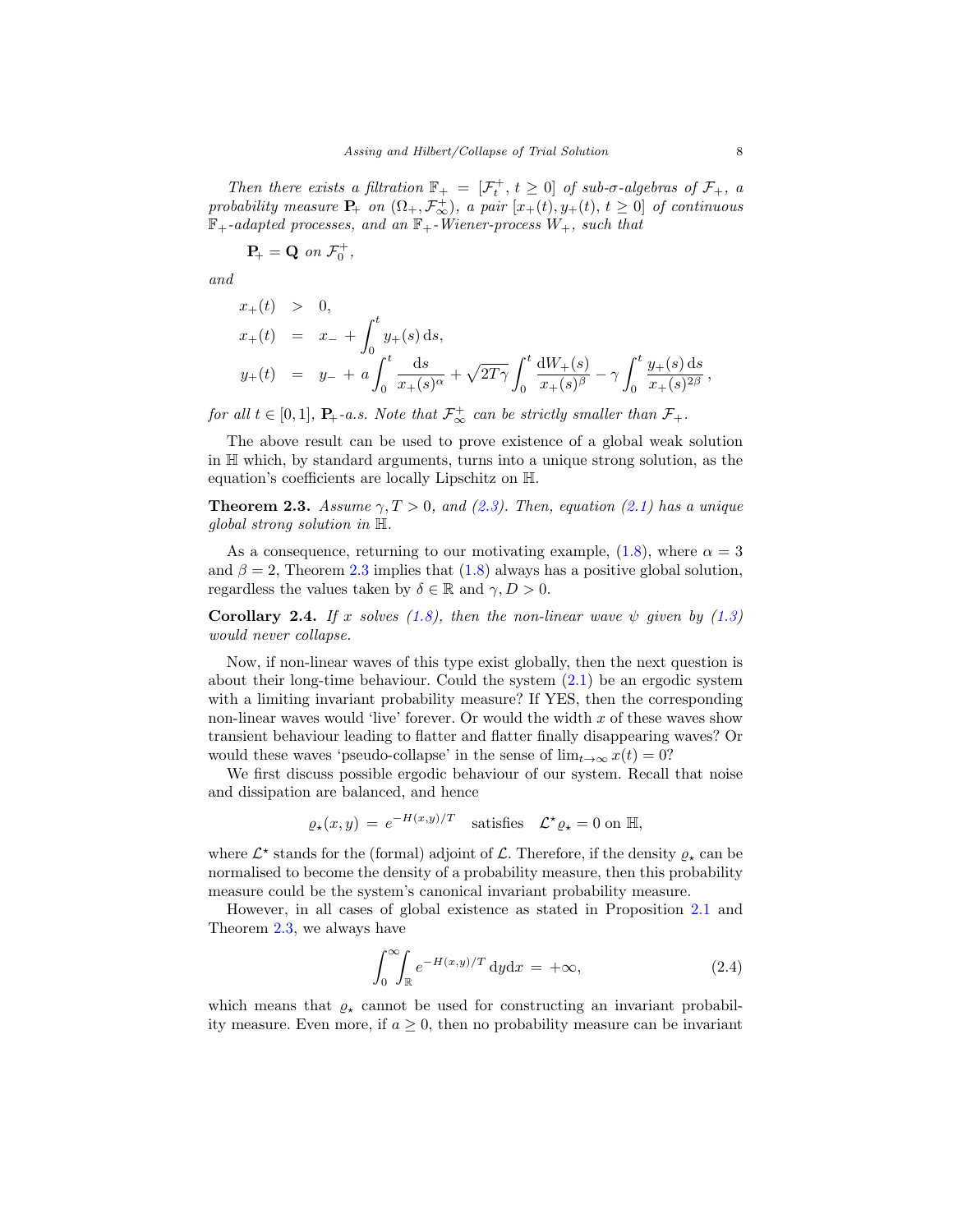under the conditions of Theorem [2.3,](#page-8-0) and neither under the conditions of Propo-sition [2.1,](#page-7-1) if  $\beta > 1/2$ .

Indeed, in the proof of Theorem [2.3,](#page-8-0) the global solution is constructed by patching together solutions on finite intervals as constructed in the proof of Lemma [2.2.](#page-7-2) However, when  $a = 0$ , the proof of Lemma [2.2](#page-7-2) can be used to obtain a global solution without patching, and we are going to show that the x-component of this global solution is transient. Using a comparison argument, we can also verify this transient behaviour in the case of  $a > 0$ , leading to

<span id="page-9-1"></span>**Proposition 2.5.** Assume  $\gamma, T > 0$ . If either  $a \geq 0$  & [\(2.3\)](#page-7-0), or  $a > 0$  &  $1/2 < \beta \leq (\alpha - 1)/2$ , then the x-component of any global solution to  $(2.1)$ satisfies  $\lim_{t\to\infty} x(t) = +\infty$ , a.s.

Still, there could be an invariant probability measure under the conditions of Proposition [2.1,](#page-7-1) if  $\beta \leq 1/2$ . But, the Lyapunov-type function  $f_L$  used to show global existence does not give the bounds needed for existence of an invariant probability measure. So, let us discuss some recent results on ergodic behaviour of singular Hamiltonian systems.

### <span id="page-9-0"></span>Remark 2.6.

- (i) In  $[4]$ , and as an application of the technique developed in [\[7\]](#page-26-8), too, singular diffusions associated with operators of type  $(2.2)$ , but with constant friction, i.e.  $\beta = 0$ , were constructed via Dirichlet forms, and their ergodic behaviour was studied. However, apart from the non-singular noise and friction terms, one of the crucial conditions is that normalising  $e^{-U} dx$ defines a probability measure, and this condition does not apply in our case—see  $(2.4)$ .
- (ii) Recent work in  $[5]$  (also see  $[8]$  for the higher dimensional case), on systems of type  $(2.1)$ , again with non-singular noise and friction terms, deals with singular potentials of the form,

$$
U(x) = a_1 x^{\alpha_1} + a_2 x^{-\alpha_2},
$$

assuming  $a_1, a_2 > 0, \alpha_1 > 2$ . So, unlike in our case, the integral  $(2.4)$ converges, and the canonical invariant measure occurs to be the system's unique invariant measure. More importantly, the authors describe a general method of how to construct a Lyapunov function which gives control over the system's trajectories near the boundary of H. Note that their parameter  $a_2$ —the analogue of our parameter  $a$ —is assumed to be positive, which makes their potential repulsive at zero.

(iii) The driven Rayleigh-Plesset equation considered in [\[6\]](#page-26-7) has features being more similar to our equation  $(2.1)$ . Only looking at the degeneratediffusion-case (cf. Section 5 in  $[6]$ ), their potential has no  $a_1$ -term either, and the leading singularity is of the form  $bx^{-3k}$ , for some  $k \geq 1$ , but again  $b > 0$ , so that the singular potential is repulsive at zero, as in [\[5\]](#page-26-6). Intensity of noise and friction, though, depend on both  $x$  and  $y$ , but in an unbalanced way different to ours. The special form of the unbalanced noise and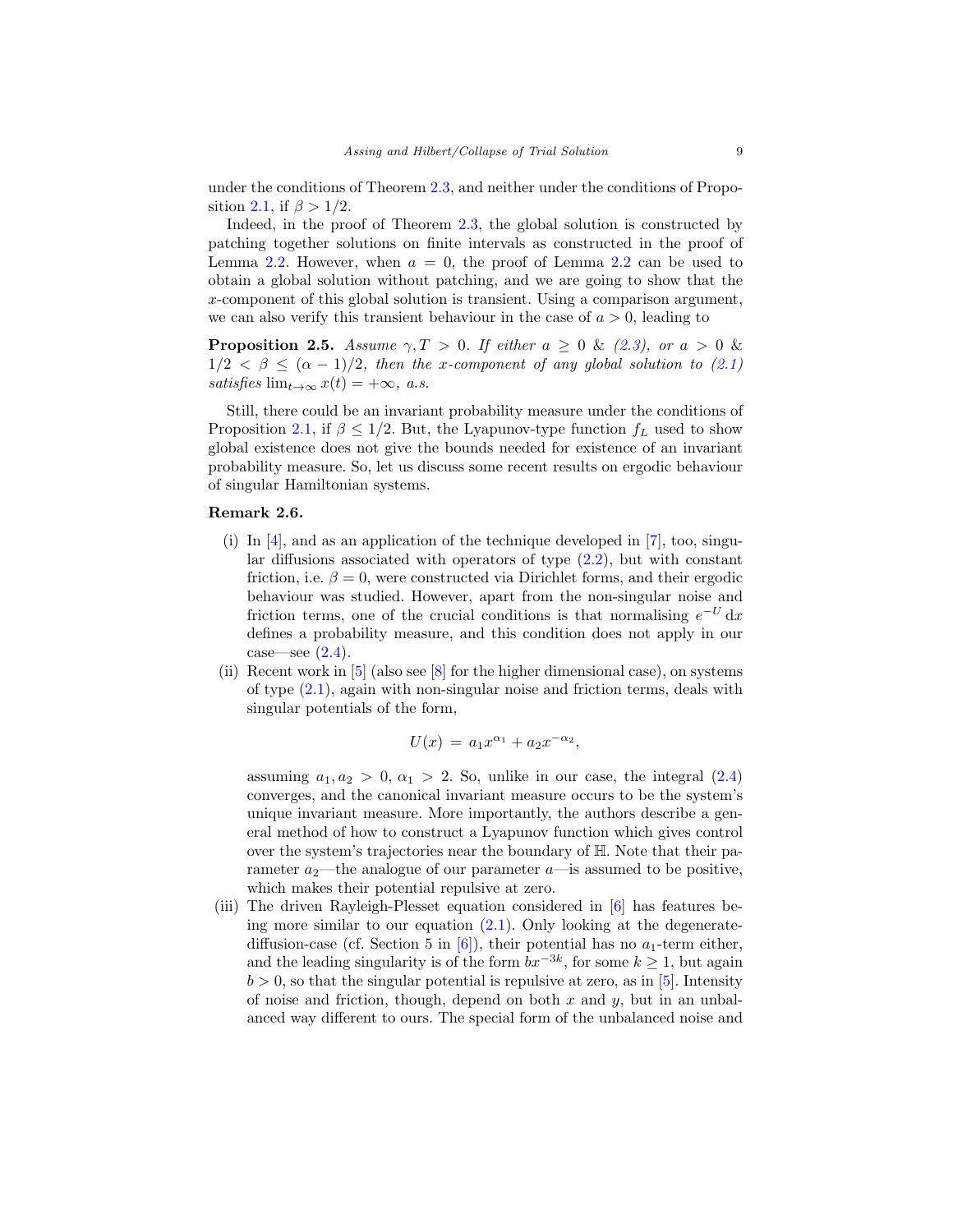dissipation terms together with the repulsive potential make it possible to find a Lyapunov function good enough to ensure both existence of a global solution and an invariant probability measure.

Under the conditions of Proposition [2.1](#page-7-1) or Theorem [2.3](#page-8-0) which are NOT covered by Proposition [2.5,](#page-9-1) we have not been able to construct a Lyapunov function using the method in [\[5\]](#page-26-6), mainly because of our system's singular noise and friction terms; and we could not use the method given in [\[6\]](#page-26-7), either, because the structure of their system is very different to ours. The long-time behaviour of solutions to  $(2.1)$  remains an open problem in these cases.

However, in all these open cases, we have given relationships between  $\alpha$  and β ensuring existence of global solutions, regardless the values taken by  $γ, T > 0$ . But, we cannot tell whether such a global solution  $[x(t), y(t), t \ge 0]$  satisfies  $\lim_{t\to\infty}x(t) = +\infty$ , or  $\lim_{t\to\infty}x(t) = 0$ , or whether x is recurrent—all three scenarios might be possible, depending on the choice of  $\gamma$ ,  $T > 0$ . So far we only know from [\(4.18\)](#page-25-0) in the proof of Proposition [2.5](#page-9-1) that

$$
\lim_{t \to \infty} x(t) = +\infty, \quad \text{on } \{\int_0^\infty x(t)^{-2\beta} dt < \infty\}, \quad \text{a.s.},
$$

but this set could even have measure zero.

#### 3. Discussion of Conditions

In this section we relate crucial steps in our proofs to the conditions they rely upon, which sheds some light on how essential these conditions actually are.

First, the base step of our construction in the proof of Lemma [2.2](#page-7-2) consists in analysing functionals of the solution to equation  $(4.2)$ , for a given Ornstein-Uhlenbeck process  $[\hat{y}(t), t \geq 0]$ .

If  $\beta \in [0, 1/2]$  then Lemma [4.2](#page-13-0) would be wrong because, almost surely, the solution to  $(4.2)$  would be a continuous function on the compact interval  $[0, \tau]$ . We do not see an easy fix for our proofs without a valid Lemma [4.2,](#page-13-0) and that is the main reason why we want  $\beta$  to be greater than 1/2 in Lemma [2.2.](#page-7-2)

In Proposition [2.1,](#page-7-1) we would get existence of global solutions in cases where  $\beta \leq 1/2$ , but the arguments leading to Proposition [2.1](#page-7-1) give little information on the path-behaviour of these solutions. Therefore, in Proposition [2.5,](#page-9-1) we extra require  $\beta > 1/2$  when  $\beta \leq (\alpha - 1)/2$ , since the proof of Proposition [2.5](#page-9-1) is partly based on the proof of Lemma [2.2.](#page-7-2)

Second, when  $a \neq 0$ , the above mentioned base step is followed by a Girsanov transform, and we have to check Novikov's condition. Checking this condition is based on Hölder's inequality which can only be applied if  $\alpha$  and  $\beta$  are in the relation  $\alpha \geq \beta \geq \alpha/2$ .

The third and last crucial step in the proof of Lemma [2.2](#page-7-2) is Lemma [4.5.](#page-14-0) It turns out that, if  $a > 0$ , the conditions  $\beta > 1/2$  and  $\alpha \ge \beta \ge \alpha/2$  assumed in the first and second step, respectively, are sufficient for this proof. But, if  $a < 0$ , two extra conditions,  $\alpha > 1$  and  $\beta \geq (\alpha + 1)/2$ , are required. Note that these extra conditions imply  $\beta > 1/2$  needed in the first step.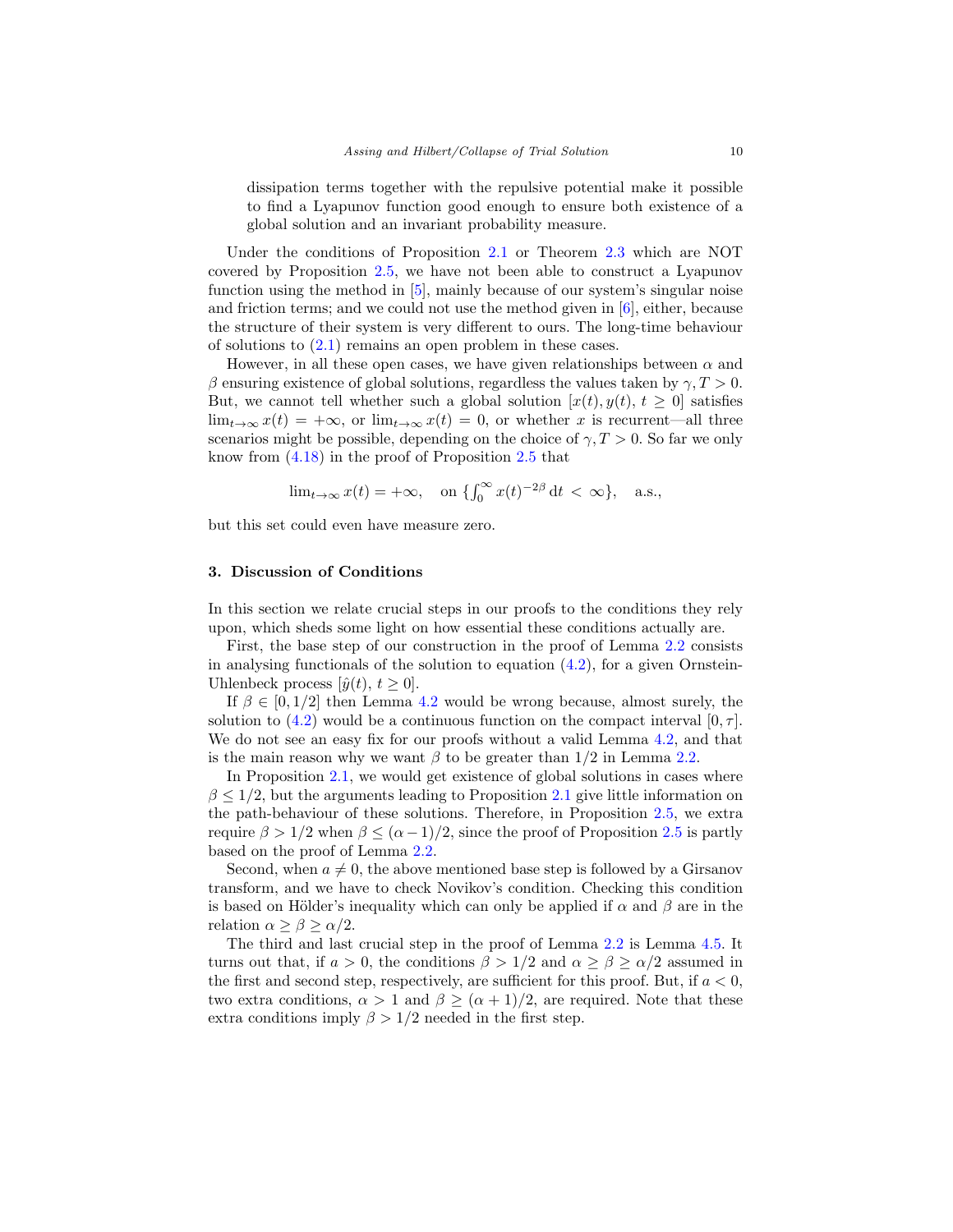Furthermore, compared with  $\alpha > 1/2$ , which is the consequence of condition  $\beta > 1/2, \alpha \ge \beta \ge \alpha/2$  from case  $a > 0$ , the extra condition  $\alpha > 1$  is in a way counter intuitive for negative a. Indeed, for negative a, a greater power of  $\alpha$  in  $(2.1)$  should push the trajectories of the x-component further to zero, once x is close to collapse. This push is obviously compensated by stronger fluctuations of the damped noise caused by the other extra condition  $\beta \geq (\alpha + 1)/2$ . The message of the proof of Lemma  $4.5$  seems to be that global solutions to  $(2.1)$ can only exist if  $\alpha$  and  $\beta$  are in the right ratio.

We finally discuss the most interesting case  $\delta < 0$  of our main application, equation [\(1.8\)](#page-5-1), where  $\alpha = 3$  and  $\beta = 2$ , so that  $\beta = (\alpha + 1)/2$ , which is at the 'edge' of the condition ensuring global existence. This could mean that, when  $\delta$  < 0, solutions to [\(1.8\)](#page-5-1) are 'just' global in the sense that  $\lim_{t\to\infty} x(t) = 0$ , almost surely or with positive probability, depending on the choice of  $\gamma, D > 0$ . This behaviour, which the authors called 'pseudo-collapse', has been conjectured and supported by numerical experiments in [\[3\]](#page-26-0).

However, when  $\delta \geq 0$ , we know from Proposition [2.5](#page-9-1) that solutions are even transient and cannot pseudo-collapse, and hence  $\delta \geq 0$  would be a condition for non-pseudo-collapse of the corresponding non-linear wave given by  $(1.3)$ . Recalling the definition of  $\delta$  in Remark [1.1,](#page-5-0) this condition would read

$$
\|\psi(\cdot,0)\|_{L^2}^2\,\leq\,2c_f^{1,0,2}\,c_f^{1,2,0}/c_f^{1,4,0},
$$

which compares the  $L^2$ -norm of the wave's initial condition with a product of integrals of  $f$  and  $f'$ .

A similar but structurally easier condition is well-known for the classical focusing non-linear Schrödinger equation: Weinstein's criterion, [\[15,](#page-27-0) Thm. A], says that solutions would never blow up if

$$
\|\psi(\cdot,0)\|_{L^2} < \|Q\|_{L^2},
$$

where  $Q$  is the ground state used for  $(1.2)$ . Here,  $Q$  satisfies an equation, while f used for  $(1.3)$  does not.

#### 4. Proofs

*Proof of Lemma [2.2.](#page-7-2)* First, observe that  $\beta > 1/2$  in all three cases of [\(2.3\)](#page-7-0).

Let  $[B_t, t \geq 0]$  be the coordinate process on  $(C([0,\infty)), \mathcal{B}(C([0,\infty))), \mathbf{P}_W)$ , and define the filtration

$$
\mathbb{G}_{+} \,=\, [\mathcal{G}^+_t, \, t\geq 0] \quad \text{by} \quad \mathcal{G}^+_t \,=\, \sigma(x_-,y_-) \vee \sigma(\{B_s:s\leq t\}).
$$

Note that  $[B_t, t \geq 0]$  is a  $\mathbb{G}_+$ -Wiener-process on  $(\Omega_+, \mathcal{F}_+, \mathbf{Q})$ . Of course,

$$
\hat{y}(t) \stackrel{\text{def}}{=} e^{-\gamma t}y_- + \sqrt{2T\gamma} \int_0^t e^{-\gamma(t-s)} \, \mathrm{d}B_s, \quad t \ge 0,
$$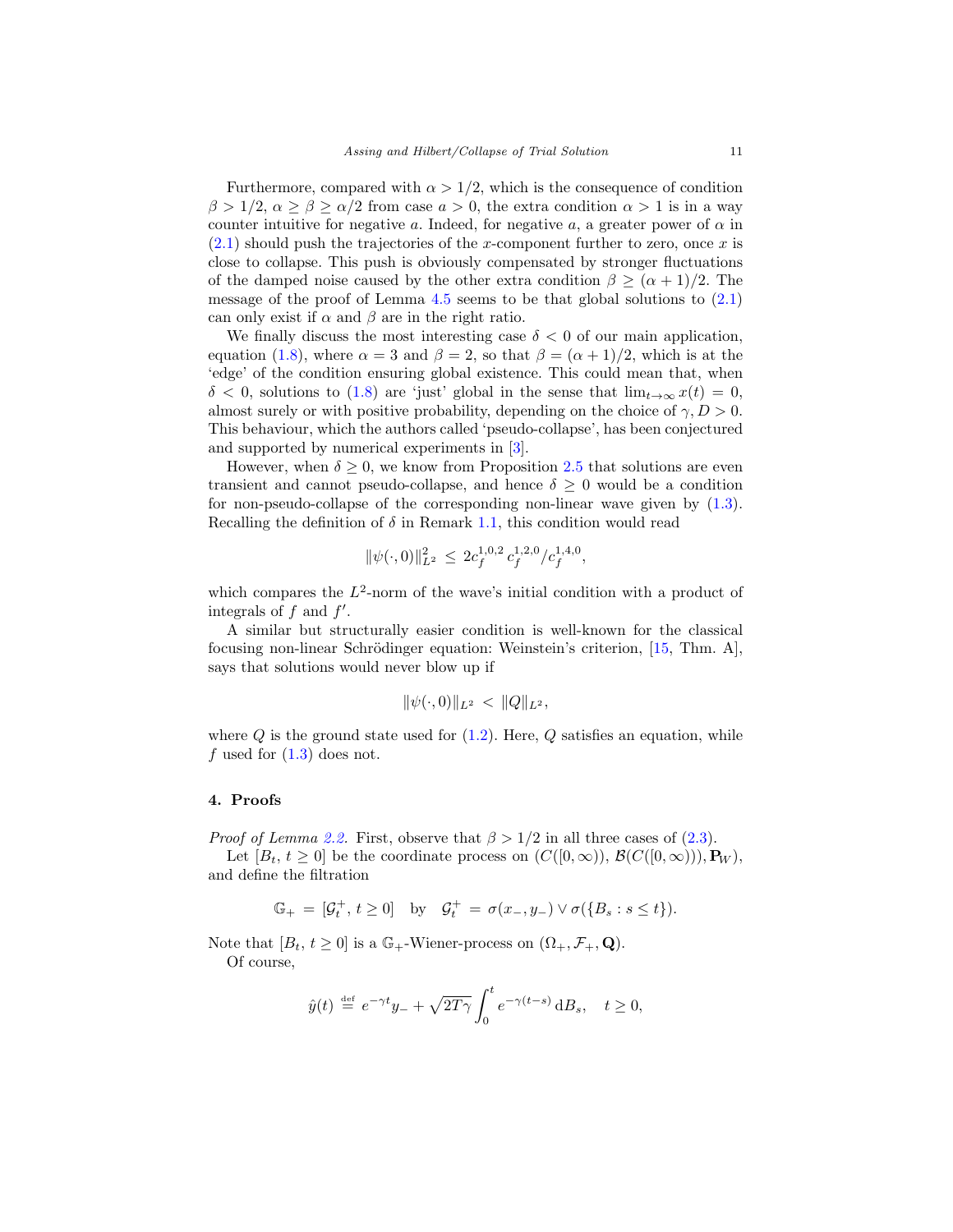satisfies

<span id="page-12-2"></span>
$$
\hat{y}(t) = y_{-} + \sqrt{2T\gamma} B_t - \gamma \int_0^t \hat{y}(s) \, ds,\tag{4.1}
$$

for all  $t \geq 0$ , **Q-a.s.** 

Next, for any  $\beta > 1/2$ ,

$$
\hat{x}(t) \stackrel{\text{def}}{=} \left[ x_{-}^{1-2\beta} - (2\beta - 1) \int_0^t \hat{y}(s) \, ds \right]^{\frac{-1}{2\beta - 1}}
$$

solves

<span id="page-12-0"></span>
$$
\hat{x}(t) = x_{-} + \int_{0}^{t} \hat{x}(s)^{2\beta} \hat{y}(s) \, \mathrm{d}s, \quad \text{for } t < \tau,\tag{4.2}
$$

where

$$
\tau \stackrel{\text{def}}{=} \inf \{ s \ge 0 : \int_0^s \hat{y}(r) \, dr = \frac{x_-^{1-2\beta}}{2\beta - 1} \}.
$$

Now, introduce  $[T_t, t \geq 0]$ , defined by

$$
T_t \stackrel{\text{def}}{=} \begin{cases} \int_0^t \hat{x}(s)^{2\beta} ds & : & t < \tau, \\ & +\infty & : & t \geq \tau, \end{cases}
$$

which is an increasing right-continuous  $\mathbb{G}_+$ -adapted process with right-inverse  $A = [A_t, t \geq 0]$ , defined by

$$
A_t \stackrel{\text{def}}{=} \inf\{s \ge 0 : T_s > t\}.
$$

Note that, as a process, A is continuous on  $[0, T_{\infty})$ , but it is also an increasing family of  $\mathbb{G}_{+}$ -stopping times.

The above three processes  $\hat{x}, \hat{y}$ , and A, form the basis for our construction of  $[x_+(t), y_+(t), t \ge 0]$  by time-change:

$$
x_+(t) \stackrel{\text{def}}{=} \hat{x}(A_t), \quad y_+(t) \stackrel{\text{def}}{=} \hat{y}(A_t), \quad t \ge 0.
$$

We are going to prove that, under the conditions of the lemma, the above construction is well-posed, and that the processes  $x_+, y_+$  satisfy the stated equations. The latter requires changing the measure **Q** in the case of  $a \neq 0$ , and well-posedness of all objects has to be established with respect to the new measure, too. The proof involves several lemmas which will only be shown after this proof to avoid distraction from the main ideas.

To start with, recall that  $\hat{x}(t)$  is only meaningful for  $t < \tau$ . Thus, our timechange A should satisfy

<span id="page-12-1"></span>
$$
A_t < \tau, \quad t \ge 0, \quad \mathbf{Q}\text{-a.s.},\tag{4.3}
$$

and the following property will play an important role in showing this.

<span id="page-12-3"></span>**Lemma 4.1.** The  $\mathbb{G}_+$ -stopping time  $\tau$  satisfies  $\mathbf{Q}(\{\tau < \infty\}) = 1$ .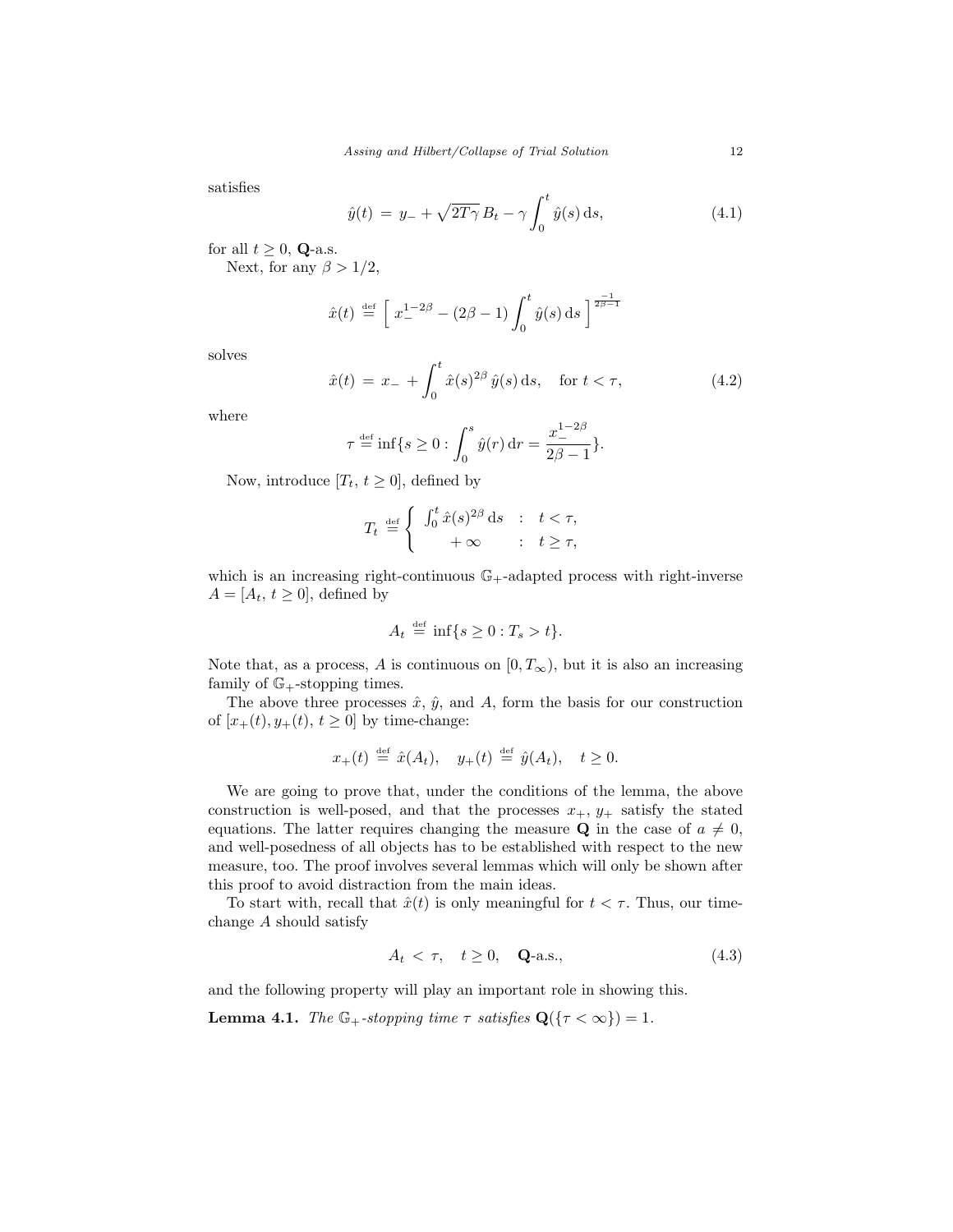The proof of the next lemma only works for those paths at which the stopping time  $\tau$  is finite. We also use the explicit definition of  $\hat{x}(t)$ , and therefore the magnitude of  $\beta$  matters.

<span id="page-13-0"></span>Lemma 4.2. For any  $\beta > 1/2$ ,  $\mathbf{Q}(\{\lim_{t \uparrow \tau} T_t = +\infty\}) = 1$ .

As  $[T_t, t \geq 0]$  is continuous and strictly increasing, on  $[0, \tau)$ , the last lemma implies that its right-inverse A is continuous and strictly increasing, on  $[0, \infty)$ , and satisfies [\(4.3\)](#page-12-1). As a consequence, the pair of processes  $[x_+(t), y_+(t), t \ge 0]$ is well-defined by time-change, for all  $t \geq 0$ , on a set in  $\mathcal{F}_+$  of **Q**-measure one. Furthermore, by time-change, equation [\(4.2\)](#page-12-0) yields

<span id="page-13-2"></span>
$$
x_{+}(t) = x_{-} + \int_{0}^{t} y_{+}(s) \, \mathrm{d}s, \quad t \ge 0, \quad \mathbf{Q}\text{-a.s.} \tag{4.4}
$$

<span id="page-13-3"></span>**Remark 4.3.** It follows immediately from the construction of  $\hat{x}$  on  $[0, \tau)$  that  $x_+(t) > 0$ , for all  $t \ge 0$ , **Q**-a.s.

So, the first two statements of the lemma would be true under the measure **Q**, and, if  $a = 0$ , by time-change, equation [\(4.1\)](#page-12-2) yields [\(4.7\)](#page-15-0), for all  $t \geq 0$ , **Q**-a.s., in a straight forward way<sup>[2](#page-13-1)</sup>. Note that  $\beta > 1/2$  has been the only assumption we made, so far, proving the lemma in the case  $a = 0$ .

In what follows, assume  $a \neq 0$ .

Then, the equation for  $y_+(t)$  requires a measure  $P_+$  different to Q. The next step is to construct this measure.

Introduce the process,  $\rho = [\rho(t), t \geq 0]$ , given by

$$
\rho(t) \stackrel{\text{def}}{=} \exp\{\frac{a}{\sqrt{2T\gamma}} \int_0^t \mathbf{1}_{[0,A_1]}(s)\hat{x}(s)^{2\beta-\alpha} \, \mathrm{d}B_s - \frac{a^2}{4T\gamma} \int_0^t \mathbf{1}_{[0,A_1]}(s)\hat{x}(s)^{4\beta-2\alpha} \, \mathrm{d}s\},\
$$

which is well-defined since the stochastic integrand is a caglad  $\mathbb{G}_+$ -adapted process. Since  $\alpha \ge \beta \ge \alpha/2$ , by Hölder's inequality,

$$
\int_0^t \mathbf{1}_{[0,A_1]}(s)\hat{x}(s)^{4\beta-2\alpha} ds \leq t^{\frac{\alpha-\beta}{\beta}} \cdot \left(\int_0^{A_1} \hat{x}(s)^{2\beta} ds\right)^{\frac{2\beta-\alpha}{\beta}} = t^{\frac{\alpha-\beta}{\beta}} \cdot (T_{A_1})^{\frac{2\beta-\alpha}{\beta}},
$$

where  $\beta > 1/2$  yields  $T_{A_1} = 1$ , **Q**-a.s., by Lemma [4.2,](#page-13-0) and hence

$$
\int \exp\{\frac{a^2}{4T\gamma}\int_0^t \mathbf{1}_{[0,A_1]}(s)\hat{x}(s)^{4\beta-2\alpha}\,\mathrm{d} s\}\,\mathrm{d}\mathbf{Q} \, < \, \infty,
$$

for all  $t \geq 0$ , so that  $\rho$  is a  $\mathbb{G}_+$ -martingale by Novikov's condition.

Copying the proof of Corollary 3.5.2 in [\[10\]](#page-26-11), one can construct a probability measure  $P_+$  on  $\mathcal{G}^+_{\infty}$  such that

$$
\hat{W}_+(t) \stackrel{\text{def}}{=} B_t - a \int_0^t \mathbf{1}_{[0,A_1]}(s)\hat{x}(s)^{2\beta-\alpha} \,ds / \sqrt{2T\gamma}, \quad t \ge 0,
$$

is a  $\mathbb{G}_{+}$ -Wiener-process.

<span id="page-13-1"></span><sup>&</sup>lt;sup>2</sup>More details of how the equations transform under time-change will be given in the more complex case  $a \neq 0$ .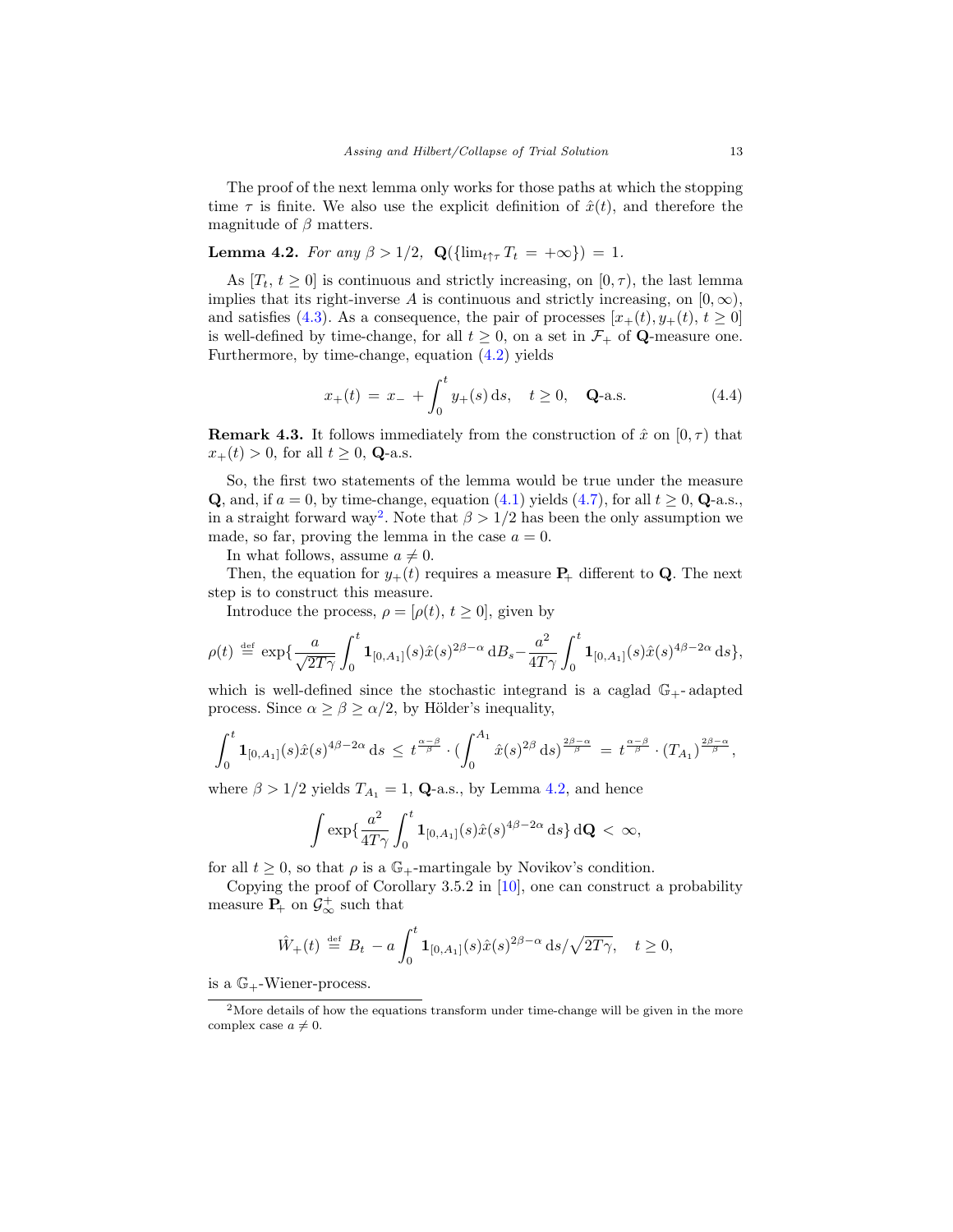#### <span id="page-14-3"></span>Remark 4.4.

- (i) The measure constructed in the original proof of Corollary 3.5.2 in [\[10\]](#page-26-11) would be defined on  $\sigma({B_s : s \ge 0})$  but our integrand  $\mathbf{1}_{[0,A_1]}\hat{x}(\cdot)$  is not  $\sigma({B_s : s \geq 0})$ -measurable. However, the proof still works when using  $\mathcal{G}_{\infty}^+$  instead. It is not needed that  $\mathbb{G}_+$  satisfies the usual conditions.
- (ii) The  $\sigma$ -algebra  $\mathcal{G}^+_{\infty}$  may be smaller than  $\mathcal{F}_+$ .

The measure  $P_+$  does not have to be absolutely continuous w.r.t.  $Q$ , but it is on every  $\mathcal{G}_t^+$ , where  $P_+ = \rho(t) \cdot \mathbf{Q}$ . This allows to carry over some  $\mathbf{Q}$ -a.s. events to  $P_+$ -a.s. events by approximation with monotone sequences of events, for example,

<span id="page-14-2"></span>
$$
\mathbf{P}_{+}(\{\hat{y}(\cdot) \text{ continuous on } [0,\infty)\}) = 1. \tag{4.5}
$$

As a consequence,

$$
|\int_0^t \hat{y}(s) ds| < \infty, \text{ for all } t \ge 0, \quad P_+\text{-a.s.},
$$

which yields

$$
\hat{x}(t) > 0, \quad \text{for all } t < \tau, \quad \mathbf{P}_{+} \text{-a.s.}
$$

However, the results of both lemmas, [4.1](#page-12-3) and [4.2,](#page-13-0) might not remain true under the new measure  $P_+$ .

Indeed, though the definition of  $\hat{y}$  is still the same under  $P_{+}$ , the process B is now a Wiener process with drift, and hence the recurrence of the stochastic integral process used to prove Lemma [4.1](#page-12-3) might fail to hold. Thus, we have to take into account a positive  $P_+$ -probability of the event  $\{\tau = \infty\}$ , and on this event the proof of Lemma [4.2](#page-13-0) does not work. The next lemma gives conditions on the parameters  $\alpha, \beta$  ensuring that  $T_{\infty}$  cannot be finite, on  $\{\tau = \infty\}$ , **P**<sub>+</sub>-a.s., and this property turns out to be crucial for the rest of the proof.

<span id="page-14-0"></span>**Lemma 4.5.** Assume  $a \neq 0$  and [\(2.3\)](#page-7-0). Then,  $\mathbf{P}_{+}(\{\lim_{t \uparrow \tau} T_t = +\infty\}) = 1$ .

All in all, if  $a \neq 0$  and [\(2.3\)](#page-7-0), then there exists a measure  $P_+$  on  $\mathcal{G}^+_{\infty}$  such that the pair of processes  $[x_+(t), y_+(t), t \geq 0]$  is well-defined, and both equation  $(4.4)$  and Remark [4.3](#page-13-3) remain true, when the measure Q is replaced by  $P_{+}$ . Furthermore, equation  $(4.1)$  can be written as

$$
\hat{y}(t) = y_- + a \int_0^t \mathbf{1}_{[0,A_1]}(s) \hat{x}(s)^{2\beta - \alpha} ds + \sqrt{2T\gamma} \hat{W}_+(t) - \gamma \int_0^t \hat{y}(s) ds,
$$

for all  $t \geq 0$ ,  $P_{+}$ -a.s., which gives

<span id="page-14-1"></span>
$$
y_{+}(t) = y_{-} + a \int_{0}^{t} \frac{\mathbf{1}_{[0,A_1]}(A_s)}{x_{+}(s)^{\alpha}} ds + \sqrt{2T\gamma} \,\hat{W}_{+}(A_t) - \gamma \int_{0}^{t} \frac{y_{+}(s)}{x_{+}(s)^{2\beta}} ds \tag{4.6}
$$

since

$$
A_t = \int_0^{A_t} \hat{x}(s)^{-2\beta} dT_s = \int_0^t x_+(s)^{-2\beta} ds,
$$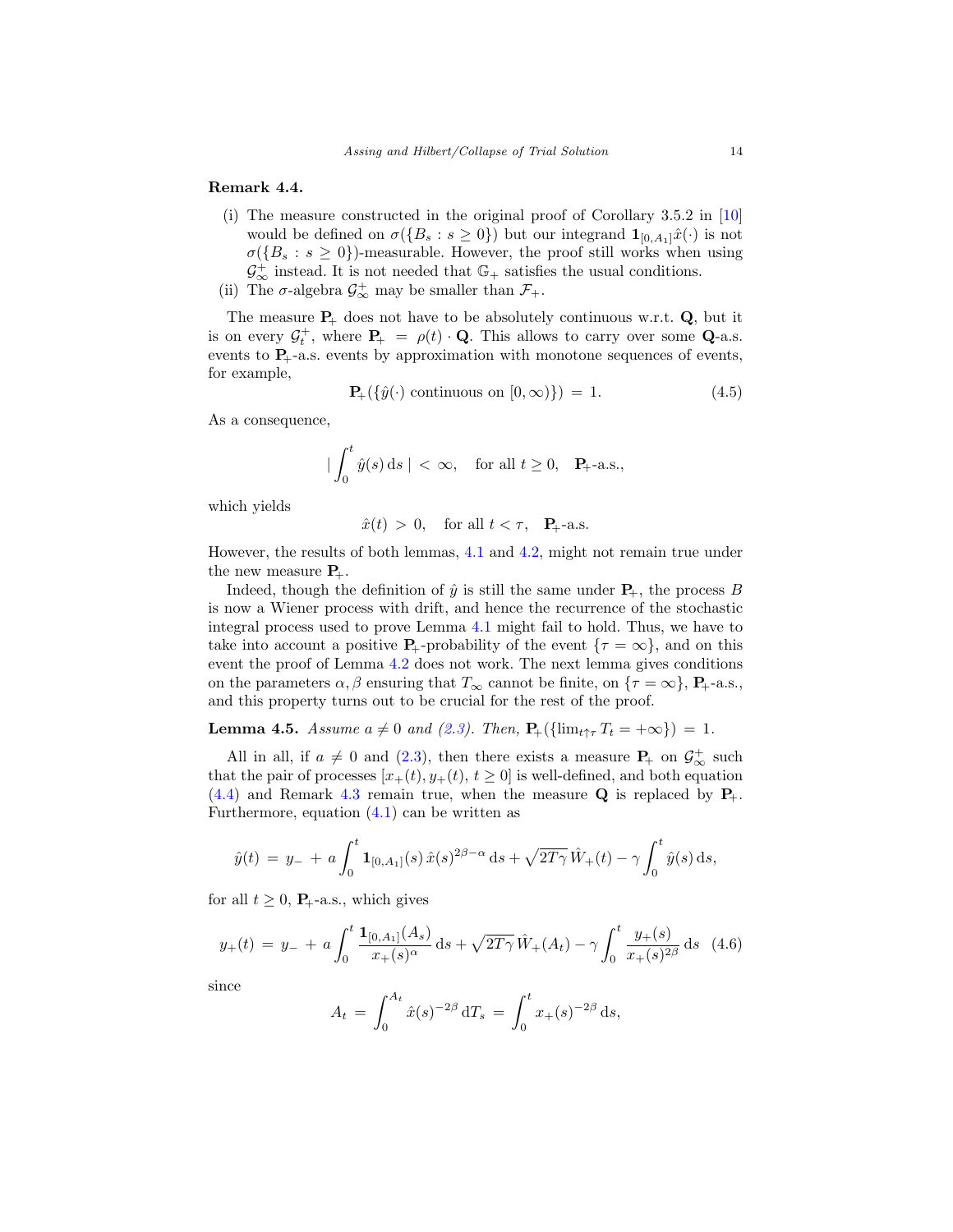for all  $t \geq 0$ ,  $P_{+}$ -a.s.

Now, let  $\mathbb{F}_+$  be the time-changed filtration given by  $\mathcal{F}_t^+ \stackrel{\text{def}}{=} \mathcal{G}_{A_t}^+, t \geq 0$ , so that

$$
\mathbf{P}_{\!+} = \mathbf{Q} \quad \text{on} \quad \mathcal{F}_{0}^{+} = \mathcal{G}_{0}^{+}
$$

because  $\rho(0) = 1$ . Also, note that  $[x_+(t), y_+(t), t \geq 0]$  are  $\mathbb{F}_+$ -adapted processes which are both  $P_+$ -a.s. continuous. Of course, when switching to the filtration  $\mathbb{F}_+$ , the measure  $P_+$  can be restricted to  $\mathcal{F}^+_{\infty}$  which might be smaller than  $\mathcal{G}^+_{\infty}$ .

Next, the continuous local  $\mathbb{F}_{+}$ -martingale  $M_{+}(t) \stackrel{\text{def}}{=} \hat{W}_{+}(A_t), t \geq 0$ , has quadratic variation  $\langle M_+ \rangle = A$ . Since,  $P_+$ -a.s., this quadratic variation takes the form,  $\int_0^t x_+(s)^{-2\beta} ds, t \geq 0$ , where the integrand  $x_+(s)^{-2\beta}, s \geq 0$ , is positive and continuous, Theorem II.7.1 in [\[9\]](#page-26-12) implies that there is an  $\mathbb{F}_+$ -Wiener-process  $W_+$  on  $(\Omega_+, \mathcal{F}_{\infty}^+, \mathbf{P}_+)$  such that

$$
M_{+}(t) = \hat{W}_{+}(A_t) = \int_0^t \frac{dW_{+}(s)}{x_{+}(s)^{\beta}}, \quad t \ge 0, \quad \mathbf{P}_{+} \text{-a.s.}
$$

Hence, [\(4.6\)](#page-14-1) translates into

<span id="page-15-0"></span>
$$
y_{+}(t) = y_{-} + a \int_{0}^{t} \frac{\mathbf{1}_{[0,1]}(s)}{x_{+}(s)^{\alpha}} ds + \sqrt{2T\gamma} \int_{0}^{t} \frac{dW_{+}(s)}{x_{+}(s)^{\beta}} - \gamma \int_{0}^{t} \frac{y_{+}(s)}{x_{+}(s)^{2\beta}} ds, (4.7)
$$

for all  $t \geq 0$ ,  $P_+$ -a.s., finally proving the lemma. *Proof of Lemma [4.1.](#page-12-3)* Rewrite  $(4.1)$  to obtain

$$
\gamma \int_0^s \hat{y}(r) dr = y_- + \sqrt{2T\gamma} B_s - \hat{y}(s), \quad s \ge 0, \quad \mathbf{Q}\text{-a.s.},
$$

where

$$
\sqrt{2T\gamma} B_s - \hat{y}(s) = -e^{-\gamma s} y_- + \sqrt{2T\gamma} \int_0^s [1 - e^{-\gamma(s-r)}] \, \mathrm{d}B_r
$$

by definition of  $\hat{y}(s)$ . Thus, since  $\lim_{s\to\infty} e^{-\gamma s}y_-=0$ , the process  $s\mapsto \int_0^s \hat{y}(r) dr$ is almost surely going to hit  $x_{-}^{1-2\beta}/(2\beta-1)$  in finite time, if the process  $s \mapsto$  $\int_0^s [1 - e^{-\gamma(s-r)}] dB_r$  is recurrent.

To show recurrence of this process, we use the representation,

$$
\int_0^s [1 - e^{-\gamma(s-r)}] d B_r = B_s - e^{-\gamma s} \tilde{B}(\frac{e^{2\gamma s} - 1}{2\gamma}), \quad s \ge 0, \quad \mathbf{Q}\text{-a.s.},
$$

where  $[\tilde{B}(t), t \geq 0]$  is another Wiener process on  $(\Omega_+, \mathcal{F}_+, \mathbf{Q})$ —see Thm.II.7.2 in [\[9\]](#page-26-12). Taking into account the law of iterated logarithm (cf. Thm.2.9.23 in [\[10\]](#page-26-11)), i.e., for any one-dimensional standard Wiener process  $[W_t, t \geq 0]$ ,

$$
\limsup_{t \to \infty} \frac{W_t}{\sqrt{2t \log \log t}} = 1, \text{ a.s., } \liminf_{t \to \infty} \frac{W_t}{\sqrt{2t \log \log t}} = -1, \text{ a.s.};
$$

 $\Box$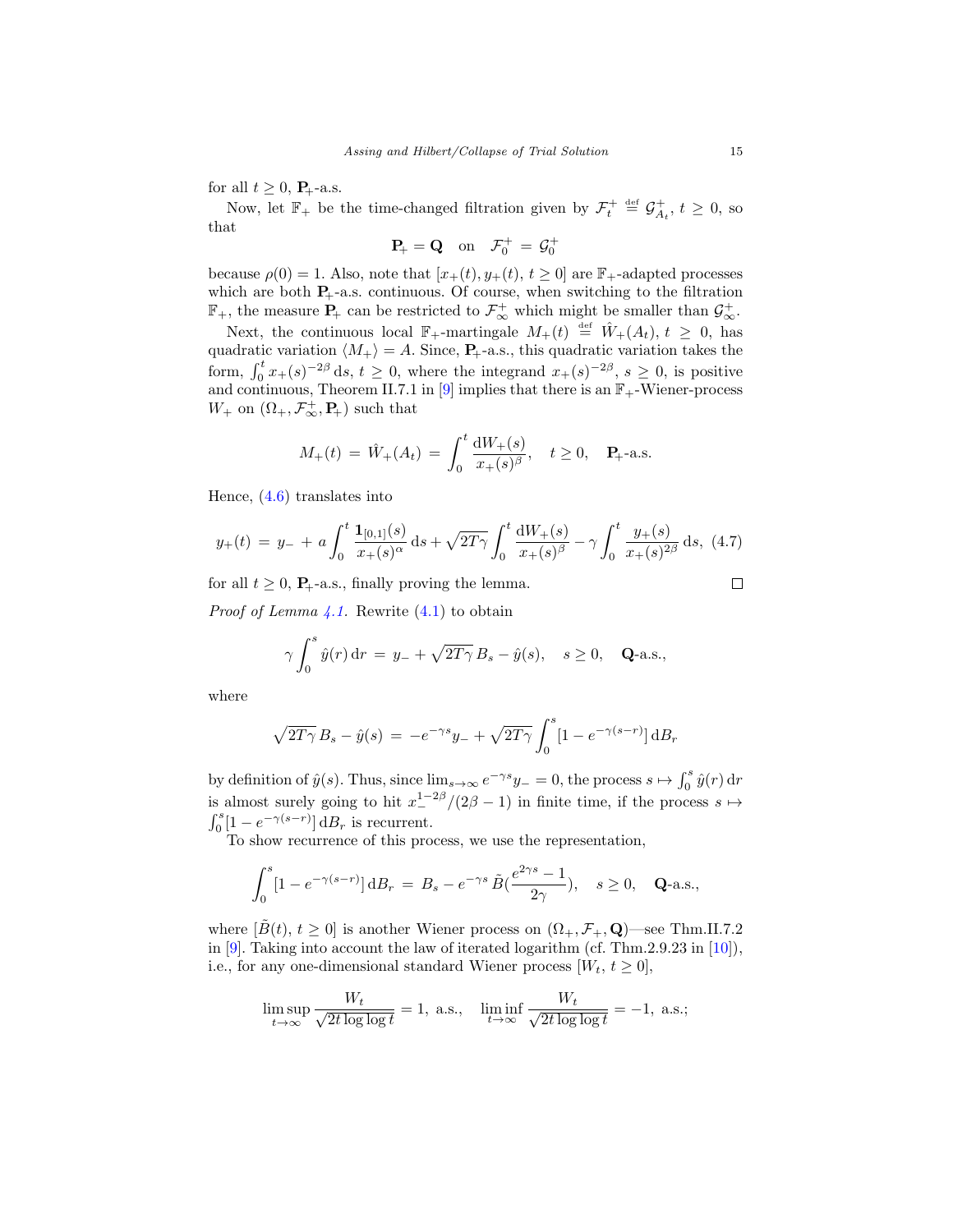we can then conclude that the process

$$
s \mapsto B_s - e^{-\gamma s} \tilde{B}(\frac{e^{2\gamma s} - 1}{2\gamma})
$$

is recurrent if

$$
\sqrt{2s \log \log s} - e^{-\gamma s} \sqrt{\frac{e^{2\gamma s} - 1}{\gamma} \log \log \frac{e^{2\gamma s} - 1}{2\gamma}}
$$

diverges, when s goes to infinity, which is true.

*Proof of Lemma [4.2.](#page-13-0)* There exists  $\Omega_0 \in \mathcal{F}_+$  such that  $\mathbf{Q}(\Omega_0) = 1$  and both  $\hat{y}(s,\omega)$  is continuous in s as well as  $\tau(\omega) < \infty$  for all  $\omega \in \Omega_0$ . Choose  $\omega \in \Omega_0$ and assume that

$$
\lim_{t \uparrow \tau(\omega)} T_t(\omega) = c < +\infty.
$$

Then, for  $t < \tau(\omega)$ , it follows from the mean value theorem that

$$
c - T_t(\omega) = (\tau(\omega) - t) \left[ x_{-}^{1-2\beta} - (2\beta - 1) \int_0^{\tilde{t}} \hat{y}(s, \omega) ds \right]^{\frac{-2\beta}{2\beta - 1}}
$$

where  $\tilde{t} \in (t, \tau(\omega))$ . Also, by definition of  $\tau$  and continuity of  $\hat{y}(s, \omega)$  in s,

$$
x_{-}^{1-2\beta} - (2\beta - 1) \int_0^{\tilde{t}} \hat{y}(s,\omega) ds = (2\beta - 1)(\tau(\omega) - \tilde{t}) \hat{y}(\tilde{\tilde{t}}, \omega)
$$

for some  $\tilde{\tilde{t}} \in (\tilde{t}, \tau(\omega))$ , again applying the mean value theorem. Thus,

$$
c - T_t(\omega) = O\left((\tau(\omega) - t)^{\frac{-1}{2\beta - 1}}\right), \quad t \uparrow \tau(\omega),
$$

which means that  $c - T_t(\omega)$  should blow up when t goes to  $\tau(\omega)$ , since  $\beta >$ 1/2. But, such a blow-up would contradict our assumption of  $c < \infty$ , proving  $\lim_{t\uparrow\tau(\omega)}T_t(\omega)=+\infty$ , for all  $\omega\in\Omega_0$ .  $\Box$ 

*Proof of Lemma [4.5.](#page-14-0)* First, recall  $(4.5)$  and note that, by the same principle, [\(4.1\)](#page-12-2) is also true, for all  $t \geq 0$ ,  $P_+$ -a.s. Then, choose  $\Omega_0$  such that  $P_+(\Omega_0) = 1$ and, on  $\Omega_0: \hat{y}(\cdot)$  is continuous,  $(4.1)$  is satisfied for all  $t \geq 0$ , and

$$
\limsup_{t \to \infty} \frac{\hat{W}_+(t)}{\sqrt{2t \log \log t}} = 1, \quad \liminf_{t \to \infty} \frac{\hat{W}_+(t)}{\sqrt{2t \log \log t}} = -1.
$$

Here we used both  $\beta > 1/2$  and  $\alpha \ge \beta \ge \alpha/2$  for validation of Novikov's condition to make sure that  $\hat{W}_+$  as defined above Remark [4.4](#page-14-3) is a Wiener process.

Now, choose  $\omega \in \Omega_0$ . To simplify notation, for the rest of this proof, consider all random variables being evaluated at the chosen  $\omega$  without emphasising.

If  $\tau < \infty$ , as  $\beta > 1/2$ ,  $\lim_{t \uparrow \tau} T_t = +\infty$  can be shown following the arguments used in the proof of Lemma [4.2.](#page-13-0)

 $\Box$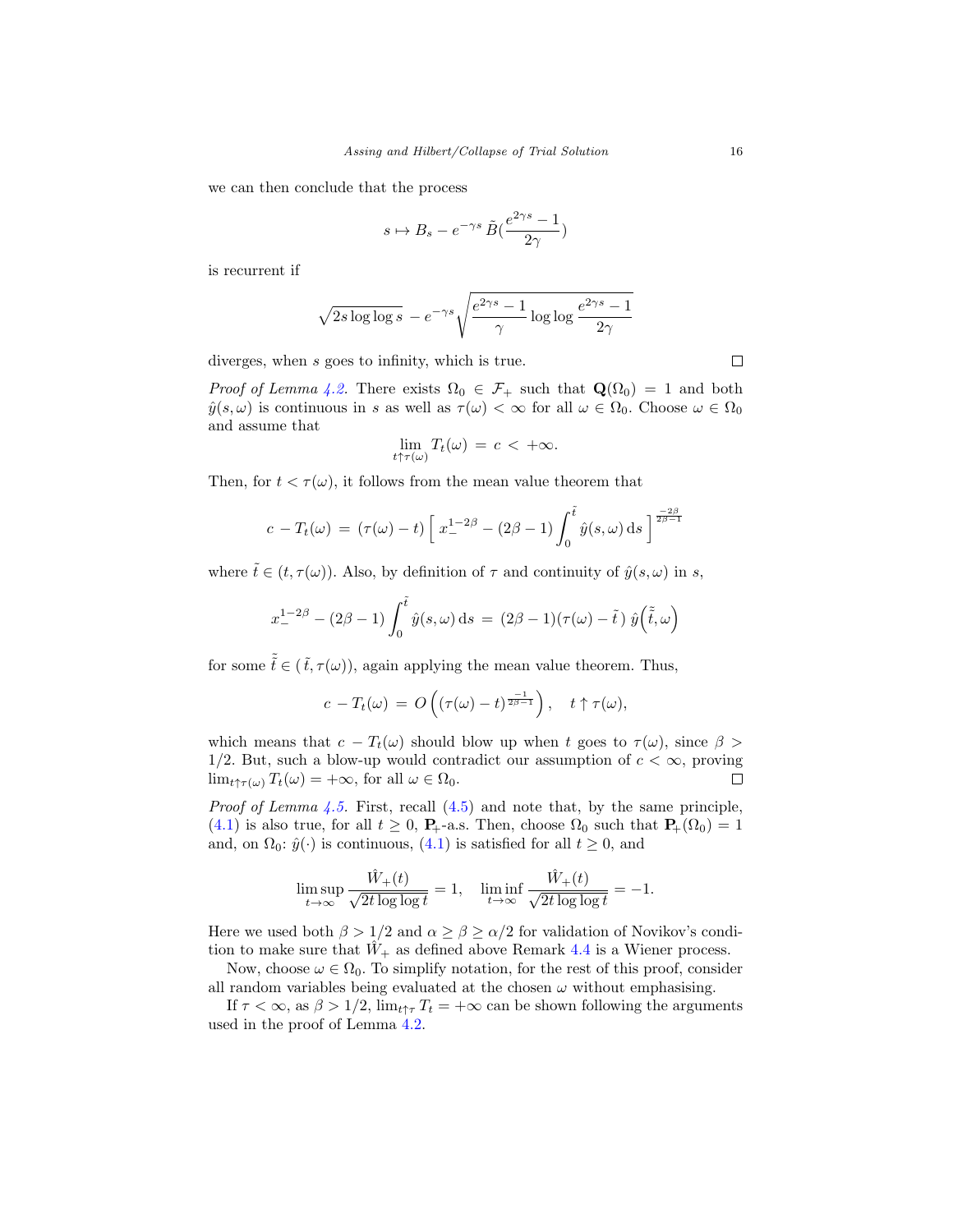If  $\tau = \infty$ , using the definitions of  $\hat{y}$  and  $\hat{W}_+$ , a rewrite of equation [\(4.1\)](#page-12-2) yields

$$
\gamma z_t = y_- - e^{-\gamma t} y_- + a \int_0^t [1 - e^{-\gamma(t-s)}] \mathbf{1}_{[0,A_1]}(s) \hat{x}(s)^{2\beta - \alpha} ds + \sqrt{2T\gamma} \int_0^t [1 - e^{-\gamma(t-s)}] d\hat{W}_+(s), \tag{4.8}
$$

for all  $t \geq 0$ , where

<span id="page-17-0"></span>
$$
z_t \stackrel{\text{def}}{=} \int_0^t \hat{y}(s) \, \mathrm{d} s, \quad t \ge 0.
$$

Since  $\tau = \infty$ , and since  $t \mapsto z_t$  cannot explode in finite time by our choice of  $\Omega_0, \hat{x}(\cdot)$  is a positive function on the entire domain  $[0, \infty)$ . Thus, simple differentiation reveals that the first integral in [\(4.8\)](#page-17-0) is a monotonously increasing function in t, and hence the behaviour of the function  $t \mapsto z_t$  will be different depending on whether this monotone function dominates the stochastic integral or not, when t goes to infinity.

However, by our choice of  $\Omega_0$ , using the same arguments as in the proof of Lemma [4.1,](#page-12-3)

$$
\limsup_{t\to\infty}\frac{\int_0^t[1-e^{-\gamma(t-s)}]\,\mathrm{d}\hat{W}_+(s)}{\sqrt{2t\log\log t}}=1,\quad \liminf_{t\to\infty}\frac{\int_0^t[1-e^{-\gamma(t-s)}]\,\mathrm{d}\hat{W}_+(s)}{\sqrt{2t\log\log t}}=-1.
$$

So, if  $a > 0$ , then the first integral in  $(4.8)$  adds to the upward-fluctuations of the stochastic integral leading to a finite value of  $\tau$ , and hence the case  $a > 0$ cannot occur, once  $\tau = \infty$ . Therefore, the case  $a > 0$  was covered above, only assuming  $\beta > 1/2$  and  $\alpha \geq \beta \geq \alpha/2$ .

Similarly,  $\tau$  cannot be infinite if  $A_1 < \infty$ . Indeed, if both was true, then the first integral in [\(4.8\)](#page-17-0) would be finite, so that the stochastic integral would dominate the behaviour of  $z_t$ , when t goes to infinity, again leading to  $\tau < \infty$ .

All in all, it remains to prove the lemma under three assumptions,  $\tau =$  $\infty$ ,  $a < 0$ ,  $A_1 = \infty$ , and this is done by showing that, if  $\alpha > 1$  and  $\beta > \alpha/2$ , then  $T_{\infty} < +\infty$  would imply  $\beta < (\alpha + 1)/2$ .

So, for the rest of this proof, assume  $\tau = \infty$ ,  $a < 0$ ,  $A_1 = \infty$ ,  $\alpha > 1$ ,  $\beta >$  $\alpha/2$ ,  $T_{\infty}$  < + $\infty$ . We are going to show that  $\beta < (\alpha + 1)/2$ .

To begin with, we are going to verify that the first integral in [\(4.8\)](#page-17-0) would always dominate the stochastic integral, pushing all fluctuations of  $z_t$  down to  $\lim_{t\to\infty} z_t = -\infty$ , eventually.

To see this, using the long-time behaviour of the stochastic integral in [\(4.8\)](#page-17-0), we first deduce that, for some large enough  $t_0$ , there exists  $b_0 > 0$  such that, for all  $t \geq t_0$ ,

$$
\gamma z_t \geq y_- - e^{-\gamma t} y_- - |a| \int_0^t \hat{x}(s)^{2\beta - \alpha} ds - b_0 \sqrt{t} \sqrt{\log \log t}.
$$

Of course,  $y = -e^{-\gamma t}y =$  is bigger than some negative number, for all  $t \ge 0$ , and this negative number becomes even smaller when subtracting  $|a| \int_0^{t_0} \hat{x}(s)^{2\beta-\alpha} ds$ .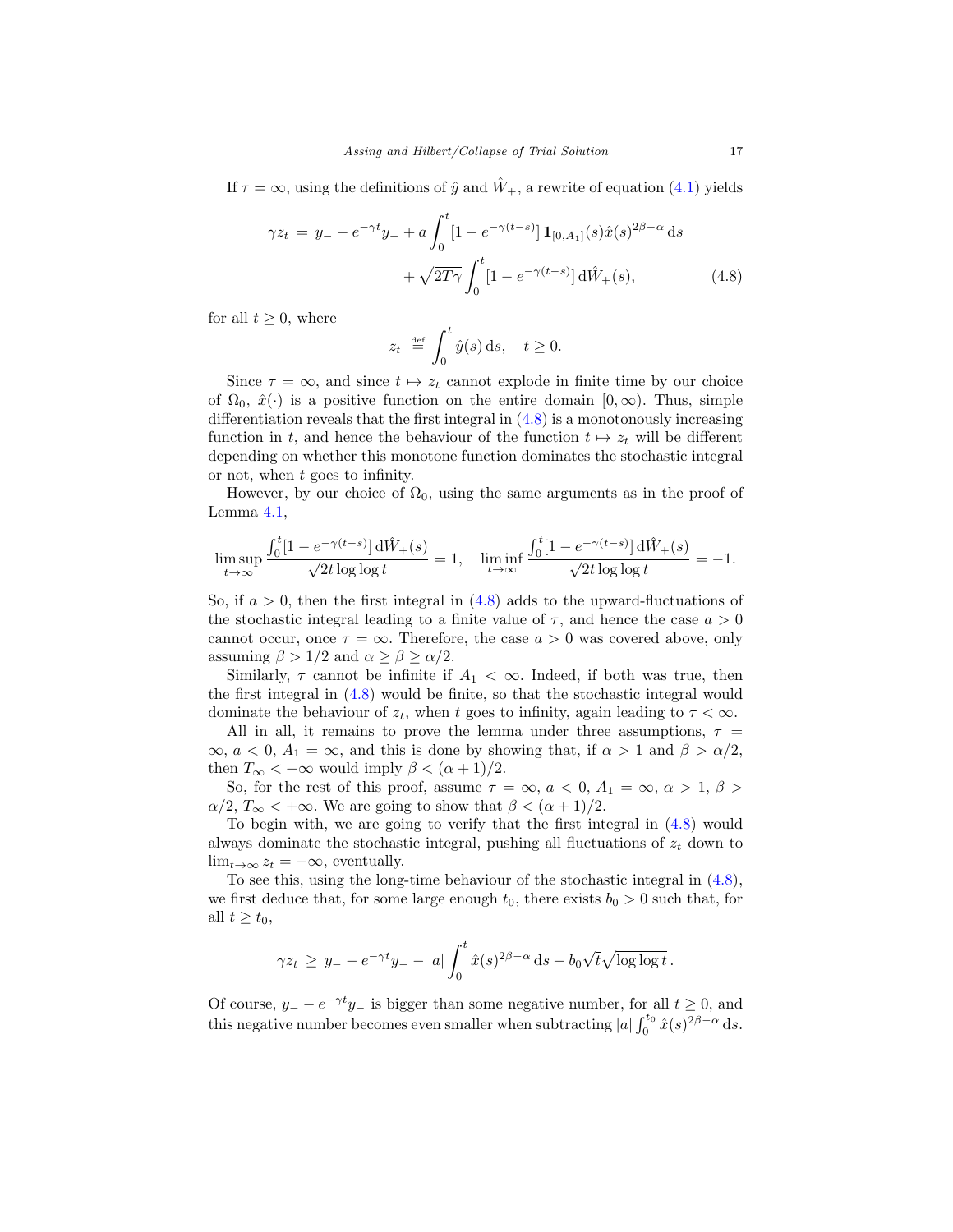Therefore, for all  $t \geq t_0$ , the above inequality can be written as follows,

$$
z_t \ge -a_0 - \frac{b_0}{\gamma} \sqrt{t_0} \sqrt{\log \log t_0} - \frac{|a|}{\gamma} \int_{t_0}^t [c_1 - c_2 z_s]^{-\kappa} ds - \frac{b_0}{\gamma} \int_{t_0}^t f(s) ds,
$$

writing  $f(s)$  for  $\frac{d}{ds}($ √  $\overline{t}\sqrt{\log \log t}$ ), and substituting the definition of  $\hat{x}$ , so that:

$$
c_1 = x_{-}^{1-2\beta}
$$
,  $c_2 = 2\beta - 1$ ,  $\kappa = \frac{2\beta - \alpha}{2\beta - 1}$ 

Now, consider the ordinary differential equation (ODE),

$$
\frac{\mathrm{d}}{\mathrm{d}t}\tilde{z} = -\frac{|a|}{\gamma}[c_1 - c_2\tilde{z}]^{-\kappa} - \frac{b_0}{\gamma}f(t).
$$

If this equation, when started at  $t_0$  from  $-a_0 - b_0$  $\sqrt{t_0} \sqrt{\log \log t_0}$ , has a unique global solution, then, by standard comparison arguments,

$$
z_t \geq \tilde{z}_t, \quad t \geq t_0,
$$

and thus,

<span id="page-18-1"></span>
$$
c_1 - c_2 z_t \le p_t \stackrel{\text{def}}{=} c_1 - c_2 \tilde{z}_t, \quad t \ge t_0,
$$
\n(4.9)

.

if  $[p_t, t \geq t_0]$  was the unique global solution of

<span id="page-18-0"></span>
$$
p_t = c_1 + c_2 a_0 + c_2 \frac{|a|}{\gamma} \int_{t_0}^t p_s^{-\kappa} ds + c_2 \frac{b_0}{\gamma} \sqrt{t} \sqrt{\log \log t} . \tag{4.10}
$$

Yet, since  $c_1 + c_2 a_0 > 0$  and  $t_0$  was chosen large enough, this ODE (written in integral form) has local solutions, these local solutions are unique on their domain of definition (since the equation's coefficients are locally Lipschitz), and any local solution is monotonously increasing.

So, on its domain of definition, any local solution satisfies

$$
p_t \ge c_2 \frac{b_0}{\gamma} \sqrt{t} \sqrt{\log \log t},
$$

and hence, since  $\kappa > 0$ ,

$$
\int_{t_0}^t p_s^{-\kappa} ds \, \leq \, (\frac{\gamma}{c_2b_0})^{\kappa} \int_{t_0}^t s^{-\kappa/2} ds,
$$

which means that  $p_t = c_1 - c_2 \tilde{z}_t$ ,  $t \ge t_0$ , is indeed the unique global solution of equation [\(4.10\)](#page-18-0), because blow-up cannot occur in finite time.

Next, since  $\kappa \neq 2$ , the above inequality asserts

$$
\int_{t_0}^t p_s^{-\kappa} ds \, \leq \, (\frac{\gamma}{c_2 b_0})^{\kappa} \cdot t^{-\frac{\kappa}{2}+1}, \quad t \geq t_0,
$$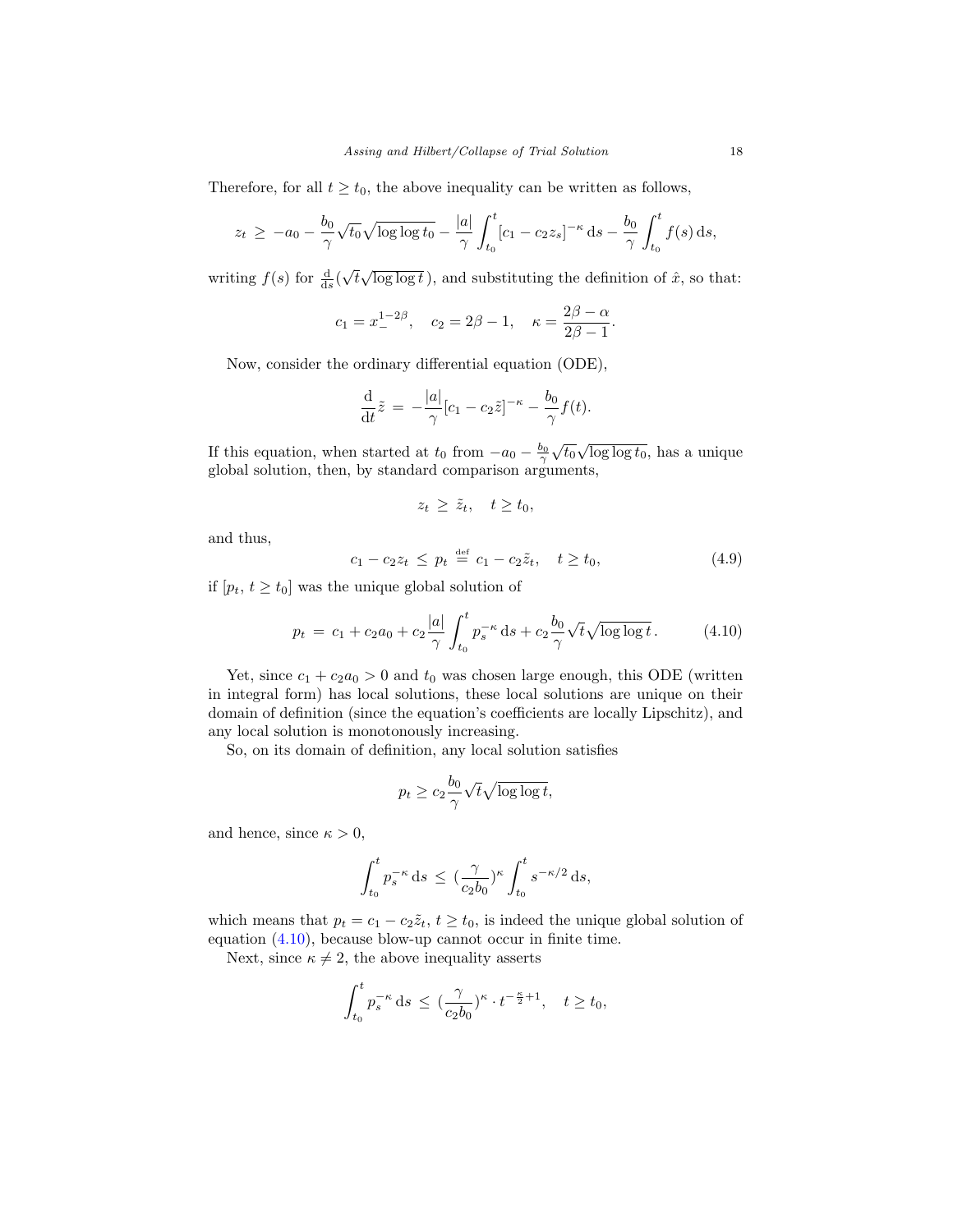which we apply to estimate the right-hand side of  $(4.10)$ . Here, since  $\kappa < 1$ , which we apply to estimate the right-hand side or (4.10). Here, since  $\kappa < 1$ , the product  $\sqrt{t}\sqrt{\log \log t}$  is dominated by  $t^{-\frac{\kappa}{2}+1}$ , when t goes to infinity, and therefore [\(4.10\)](#page-18-0) yields

$$
p_t \leq c_0 t^{-\frac{\kappa}{2}+1}, \quad t \geq t_0,
$$

for some sufficiently large constant  $c_0 > 0$ .

Using this bound, [\(4.9\)](#page-18-1), the definition of  $\hat{x}$ , and  $\kappa > 0$ , we obtain that

$$
\frac{1}{(c_0 t^{-\frac{\kappa}{2}+1})^{\kappa}} \,\leq\, \hat{x}(t)^{2\beta-\alpha}, \quad t\geq t_0,
$$

and hence the first integral in [\(4.8\)](#page-17-0) is bounded below by

$$
c_0^{-\kappa} \int_{t_0}^t \left[1 - e^{-\gamma(t-s)}\right] s^{-\kappa(1-\kappa/2)} \, \mathrm{d} s, \quad t \ge t_0.
$$

Since  $\kappa(1 - \kappa/2) > 0$ , by l'Hospital,

$$
\lim_{t \to \infty} \int_{t_0}^t e^{-\gamma(t-s)} s^{-\kappa(1-\kappa/2)} ds = 0,
$$

and since  $\kappa(1 - \kappa/2) < 1/2$ ,

$$
\lim_{t \to \infty} \frac{\int_{t_0}^t s^{-\kappa(1-\kappa/2)} \,\mathrm{d} s}{\sqrt{2t \log \log t}} = +\infty,
$$

finally proving our claim that the first integral in [\(4.8\)](#page-17-0) would dominate the stochastic integral, for any  $a < 0$ .

As a consequence, for any  $a < 0$ , we can now conclude that

$$
\lim_{t \to \infty} z_t = - \lim_{t \to \infty} \int_0^t [1 - e^{-\gamma(t - s)}] \hat{x}(s)^{2\beta - \alpha} ds = -\infty,
$$

and thus, by l'Hospital,

$$
\lim_{t \to \infty} \int_0^t e^{-\gamma(t-s)} \hat{x}(s)^{2\beta - \alpha} ds = \lim_{t \to \infty} \int_0^t e^{-\gamma(t-s)} [c_1 - c_2 z_s]^{-\kappa} ds = 0.
$$

Therefore, the long-time behaviour of the right-hand side of [\(4.8\)](#page-17-0) is fully determined by the long-time behaviour of the function,

$$
t \mapsto \int_0^t \hat{x}(s)^{2\beta - \alpha} ds = \int_0^t [c_1 - c_2 z_s]^{-\kappa} ds,
$$

and, choosing  $t_0$  large enough, we can conclude that

$$
\frac{-|a|-\varepsilon}{\gamma}\int_0^t[c_1-c_2z_s]^{-\kappa}\,\mathrm{d}s\,\leq\,z_t\,\leq\,\frac{-|a|+\varepsilon}{\gamma}\int_0^t[c_1-c_2z_s]^{-\kappa}\,\mathrm{d}s,\quad t\geq t_0,
$$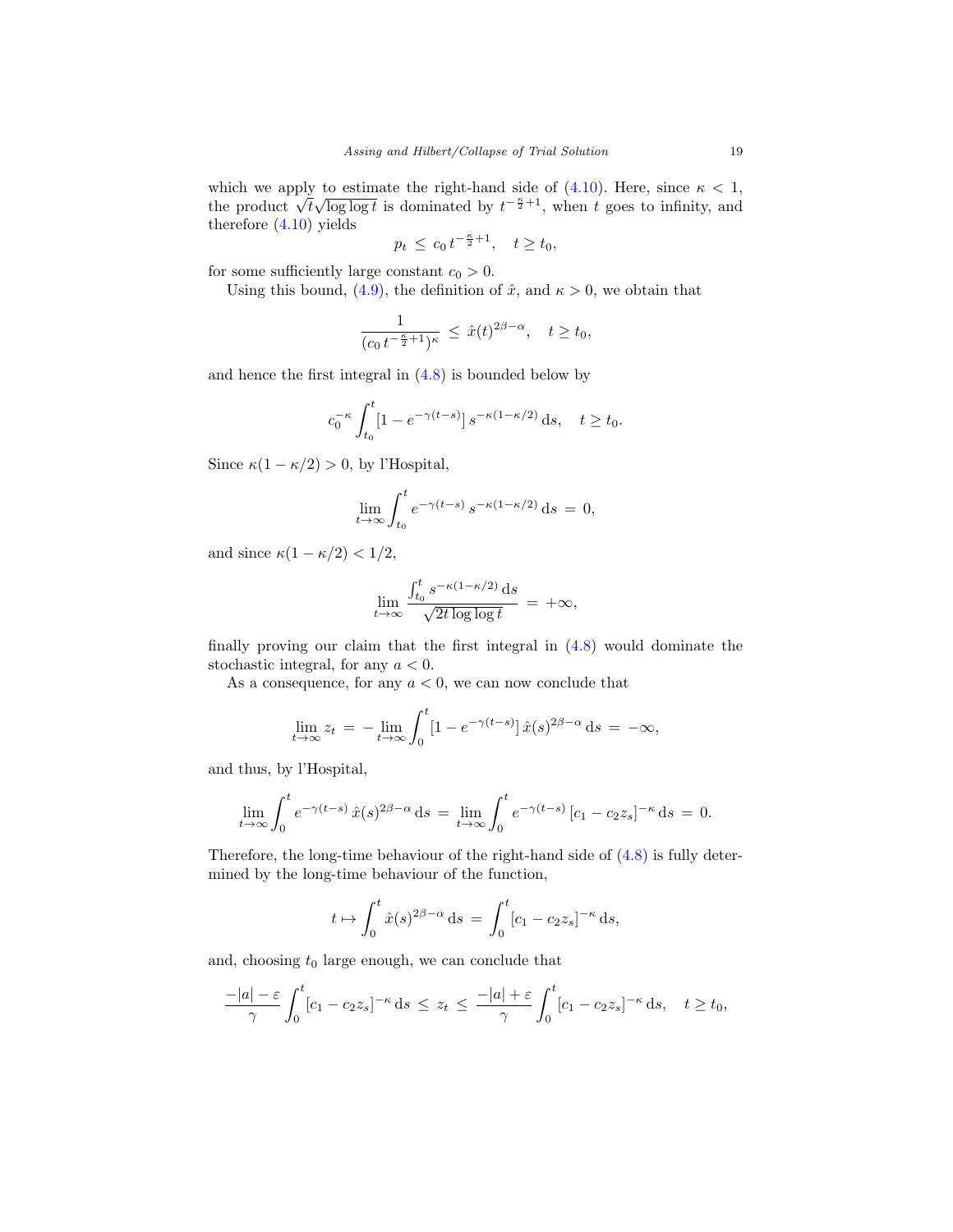for some  $\varepsilon > 0$ , such that  $-|a| + \varepsilon$  is still negative, leading to

$$
c_- t^{\frac{1}{\kappa+1}} \leq [c_1 - c_2 z_t] \leq c_+ t^{\frac{1}{\kappa+1}}, \quad t \geq t_0,
$$

by standard comparison arguments, where  $c_{+} > c_{-} > 0$ , of course.

Using the definition of  $\hat{x}$ , the above sandwich-bound translates into

$$
\frac{1}{c_+} \, t^{- \frac{2\beta}{(\kappa+1)(2\beta-1)}}\, \leq \, \hat{x}^{2\beta}(t)\, \leq \, \frac{1}{c_-}\, t^{- \frac{2\beta}{(\kappa+1)(2\beta-1)}}, \quad t\geq t_0,
$$

which means that, if  $T_{\infty} < +\infty$ , the exponent  $2\beta/(\kappa+1)/(2\beta-1)$  would have to be bigger than one, i.e.  $\beta < (\alpha + 1)/2$ .  $\Box$ 

Proof of Theorem [2.3.](#page-8-0) As explained in Section [2](#page-6-2) in the paragraph above the theorem, it suffices to show existence of a global weak solution.

Choose an arbitrary initial condition  $(x(0), y(0)) \in \mathbb{H}$ , set  $\Omega = \mathbb{R}^2$ ,  $\mathcal{F}_ \mathcal{B}(\mathbb{R}^2)$ , and denote by **P**\_ the Dirac measure at the point  $(x(0), y(0))$ . Let  $(x_-, y_-)$  be the random variable on  $(\Omega_-, \mathcal{F}_-, \mathbf{P}_-)$  induced by the identity on  $\mathbb{R}^2$ . Observe that  $\mathbf{P}$ −({x− > 0}) = 1 is an immediate consequence of  $x(0) > 0$ .

Hence, there is a tupel  $(\Omega_+, \mathcal{F}_{\infty}^+, \mathbb{F}_+, P_+, [x_+(t), y_+(t), W_+(t), t \ge 0])$  the components of which satisfy the properties stated in the conclusion of Lemma [2.2.](#page-7-2) Moreover, using  $dx_+(t) = y_+(t) dt$  and  $(4.7)$  when multiplying  $x_+(t)^{\beta}$  by  $y_{+}(t)$ , we obtain that

<span id="page-20-0"></span>
$$
\sqrt{2T\gamma} W_{+}(t) = x_{+}(t)^{\beta} y_{+}(t) - x_{-}^{\beta} y_{-} - \beta \int_{0}^{t} x_{+}(s)^{\beta - 1} y_{+}(s)^{2} ds
$$
  

$$
- a \int_{0}^{t} \frac{\mathbf{1}_{[0,1]} ds}{x_{+}(s)^{\alpha - \beta}} + \gamma \int_{0}^{t} \frac{y_{+}(s) ds}{x_{+}(s)^{\beta}},
$$
(4.11)

for all  $t \geq 0$ ,  $P_+$ -a.s., and hence  $W_+$  can be considered a Wiener process with respect to the filtration  $[\sigma({(x_+(s), y_+(s)) : s \le t}), t \ge 0]$ . Note that the proof of Lemma [2.2](#page-7-2) makes clear that no extra sets of measure zero have to be added to this filtration.

The next step is to construct, by induction, a sequence  $(\Omega_n, \mathcal{F}_n, \mathbb{F}_n, \mathbb{P}_n, [x_n(t)]$ ,  $y_n(t), W_n(t), t \ge 0$ ,  $n = 1, 2, \ldots$ , such that

$$
x_n(t) > 0,
$$
  
\n
$$
x_n(t) = x(0) + \int_0^t y_n(s) ds,
$$
  
\n
$$
y_n(t) = y(0) + a \int_0^t \frac{ds}{x_n(s)^{\alpha}} + \sqrt{2T\gamma} \int_0^t \frac{dW_n(s)}{x_n(s)^{\beta}} - \gamma \int_0^t \frac{y_n(s) ds}{x_n(s)^{2\beta}},
$$

for all  $t \in [0, n]$ ,  $\mathbf{P}_n$ -a.s., where  $[x_n(t), y_n(t), t \geq 0]$  are continuous processes,  $\mathbb{F}_n$ stands for the filtration  $\mathcal{F}_t^n = \sigma(\{(x_n(s), y_n(s)) : s \le t\}), t \ge 0$ , and  $[W_n(t), t \ge 0]$ 0 is an  $\mathbb{F}_n$ -Wiener process.

Observe that the tupel  $(\Omega_+, \mathcal{F}_{\infty}^+, \mathbb{F}_1, \mathbf{P}_+, [x_+(t), y_+(t), W_+(t), t \geq 0])$  found in the first part of the proof plays the role of the initial case  $n = 1$ , of course.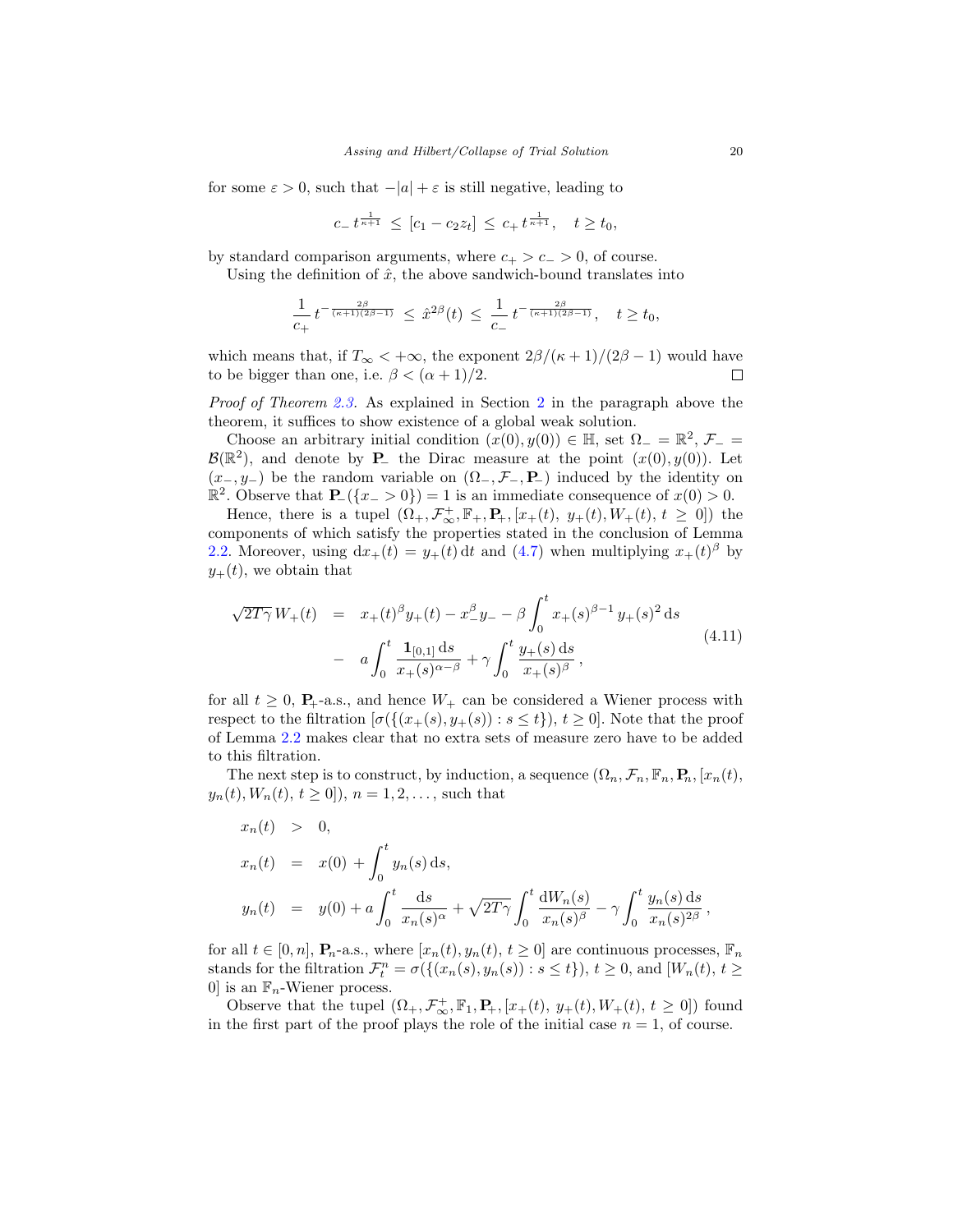So, fix  $n \ge 2$ , and suppose that  $(\Omega_{n-1}, \mathcal{F}_{n-1}, \mathbb{F}_{n-1}, \mathbb{P}_{n-1}, [x_{n-1}(t), y_{n-1}(t),$  $W_{n-1}(t), t \geq 0$ ) has already been constructed.

Reset  $\Omega_{-} = \Omega_{n-1}$ ,  $\mathcal{F}_{-} = \mathcal{F}_{n-1}$ ,  $P_{-} = P_{n-1}$ , and choose  $x_{-} = x_{n-1}(n -$ 1),  $y_ - = y_{n-1}(n-1)$ . Then, again by Lemma [2.2,](#page-7-2) there is a corresponding tupel  $(\Omega_+, \mathcal{F}_{\infty}^+, \mathbb{F}_+, \mathbf{P}_+, [x_+(t), y_+(t), W_+(t), t \geq 0])$  which we now denote by  $(\Omega_n, \mathcal{F}_n, \mathbb{F}_+, \mathbf{P}_n, [x_+(t), y_+(t), W_+(t), t \geq 0]).$ 

<span id="page-21-0"></span>**Remark 4.6.** In Lemma [2.2,](#page-7-2) the filtration  $\mathbb{F}_+$  was given by

$$
\mathcal{F}_t^+ = \mathcal{G}_{A_t}^+, \quad \text{using} \quad \mathcal{G}_t^+ = \sigma(x_-, y_-) \vee \sigma(\{B_s : s \le t\}),
$$

for the purpose of Remark [4.4.](#page-14-3) But, when applying Lemma [2.2](#page-7-2) in the context of the present proof, we are going to work with

$$
\mathcal{G}_t^+ = \sigma(\{(x_{n-1}(s), y_{n-1}(s)) : s \le n-1\}) \vee \sigma(\{B_s : s \le t\})
$$

instead, without violating the truth of Remark [4.4.](#page-14-3)

Recall that  $[x_{n-1}(t), y_{n-1}(t), W_{n-1}(t), t \ge 0]$  are extended to  $(\Omega_n, \mathcal{F}_n, \mathbf{P}_n)$  in the canonical way without changing their notation. Define, for  $t \geq 0$ ,

$$
x_n(t) = x_{n-1}(t \wedge (n-1)) + x_+((t - n + 1) \vee 0) - x_{n-1}(n-1),
$$
  
\n
$$
y_n(t) = y_{n-1}(t \wedge (n-1)) + y_+((t - n + 1) \vee 0) - y_{n-1}(n-1),
$$
  
\n
$$
W_n(t) = W_{n-1}(t \wedge (n-1)) + W_+((t - n + 1) \vee 0),
$$

and build a filtration  $\hat{\mathbb{F}}_n$  from both  $\mathbb{F}_{n-1}$  and  $\mathbb{F}_+$  by

$$
\hat{\mathcal{F}}_t^n \stackrel{\text{def}}{=} \left\{ \begin{array}{ll} \mathcal{F}_t^{n-1} & : \quad t < n-1, \\ \mathcal{F}_{t-n+1}^+ & : \quad t \geq n-1. \end{array} \right.
$$

All in all, because of

$$
\mathbf{P}_n = \mathbf{P}_+ = \mathbf{Q} = \mathbf{P}_-\otimes \mathbf{P}_W = \mathbf{P}_{n-1}\otimes \mathbf{P}_W \text{ on } \mathcal{F}_0^+,
$$

and because  $\mathcal{F}_t^{n-1} \subseteq \mathcal{F}_0^+$  (see Remark [4.6\)](#page-21-0), the processes  $[x_n(t), y_n(t), W_n(t),$  $t \geq 0$  would have all properties needed for the induction step, except that  $W_n$ is a Wiener process with respect to the filtration  $\hat{\mathbb{F}}_n$  which is possibly bigger than  $\mathbb{F}_n$ .

However, as a consequence of [\(4.7\)](#page-15-0), we also have

$$
y_n(t) = y(0) + a \int_0^t \frac{\mathbf{1}_{[0,n]} \, \mathrm{d}s}{x_n(s)^\alpha} + \sqrt{2T\gamma} \int_0^t \frac{\mathrm{d}W_n(s)}{x_n(s)^\beta} - \gamma \int_0^t \frac{y_n(s) \, \mathrm{d}s}{x_n(s)^{2\beta}},
$$

for all  $t \geq 0$ ,  $P_n$ -a.s., leading to the *n*th-step analogue of [\(4.11\)](#page-20-0), i.e.,

<span id="page-21-1"></span>
$$
\sqrt{2T\gamma} W_n(t) = x_n(t)^{\beta} y_n(t) - x(0)^{\beta} y(0) - \beta \int_0^t x_n(s)^{\beta - 1} y_n(s)^2 ds
$$

$$
- a \int_0^t \frac{\mathbf{1}_{[0,n]} ds}{x_n(s)^{\alpha - \beta}} + \gamma \int_0^t \frac{y_n(s) ds}{x_n(s)^{\beta}}, \tag{4.12}
$$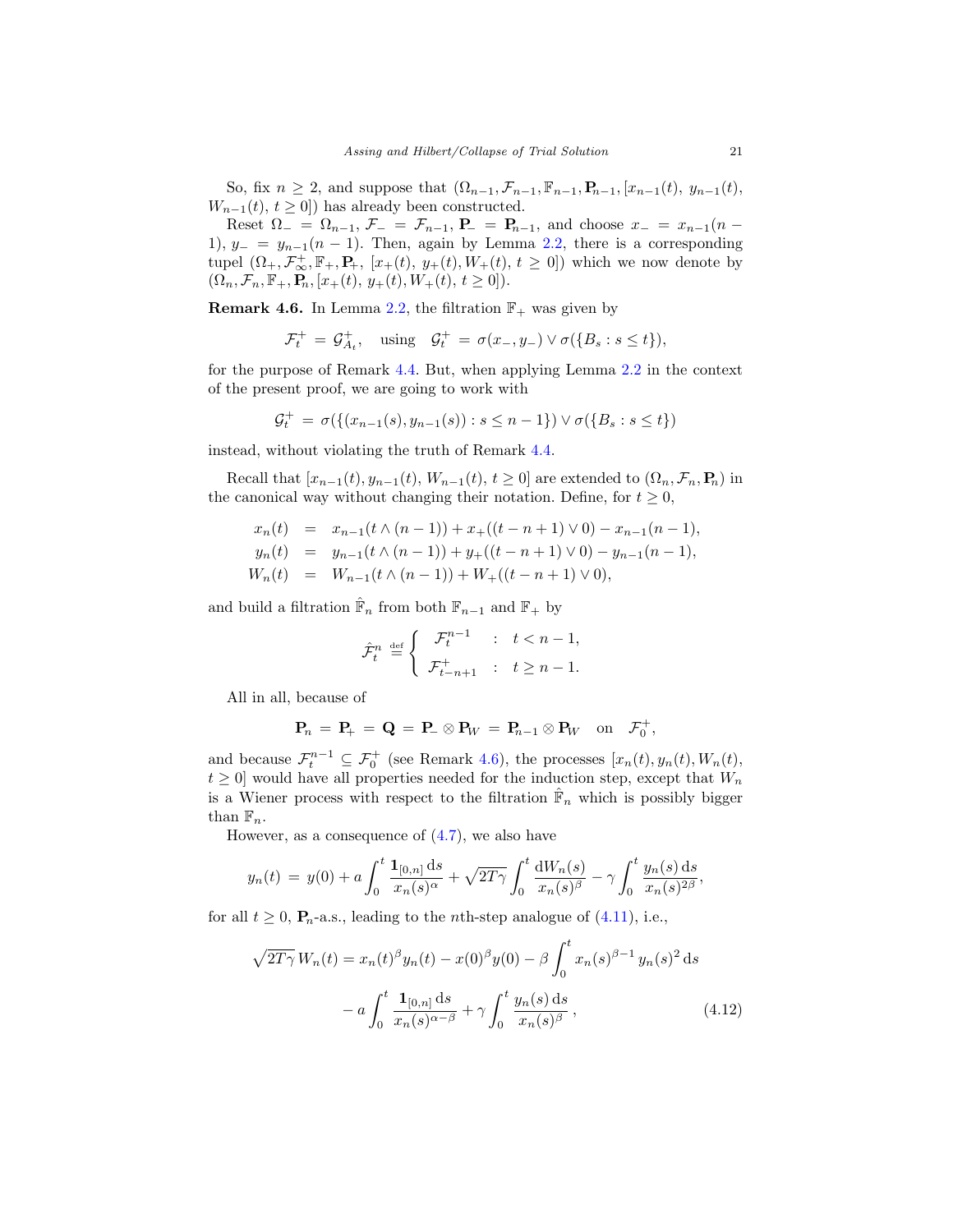for all  $t \geq 0$ ,  $P_n$ -a.s., so that  $W_n$  is  $\mathbb{F}_n$ -adapted, and therefore it must be an  $\mathbb{F}_n$ -Wiener process, too.

The next step of the proof consists in constructing a measure on  $((\mathbb{R}^2)^{[0,\infty)},$  $\mathcal{B}((\mathbb{R}^2)^{[0,\infty)}$ ) whose finite-dimensional distributions are induced by the laws of the two-dimensional processes  $[x_n(t), y_n(t), t \ge 0], n = 1, 2, \ldots$ , in the following way.

For an arbitrary finite sequence of non-negative mutually different numbers  $\mathbf{t} = (t_1, \ldots, t_k)$ , define

$$
\mathbf{P}_{\mathbf{t}}(\Gamma) = \mathbf{P}_n(\overbrace{\{(x_n(t_1), y_n(t_1), \ldots, x_n(t_k), y_n(t_k)) \in \Gamma\}}^{cylinder\ set}), \quad \Gamma \in \mathcal{B}(\mathbb{R}^{2k}),
$$

where *n* is the smallest integer such that  $n \ge \max\{t_1, \ldots, t_k\}$ . Then,  $\{P_t\}$  is a consistent family of finite-dimensional distributions in the sense of Kolmogorov. Hence, there is a probability measure **P** on  $((\mathbb{R}^2)^{[0,\infty)}, \mathcal{B}((\mathbb{R}^2)^{[0,\infty)}))$  satisfying

$$
\mathbf{P}_{\mathbf{t}}(\Gamma) = \mathbf{P}(\{(x(t_1), y(t_1), \dots, x(t_k), y(t_k)) \in \Gamma\}), \quad \Gamma \in \mathcal{B}(\mathbb{R}^{2k}),
$$

where  $[x(t), y(t), t \ge 0]$  denotes the coordinate process on  $\Omega = (\mathbb{R}^2)^{[0,\infty)}$ . Let  $\mathcal F$ be the completion of  $\mathcal{B}((\mathbb{R}^2)^{[0,\infty)})$  with respect to **P**, and let **F** be the filtration obtained by **P**-augmentation of  $\sigma({x(s), y(s) : s \le t}), t \ge 0$ .

Note that, almost surely,  $[x(t), y(t), t \ge 0]$  is a pair of continuous F-adapted processes. This is seen by two simple arguments. First, since<sup>[3](#page-22-0)</sup>

$$
\mathbf{P}_n({t \mapsto (x_n(t), y_n(t)) \text{ continuous on } [0, n]}) = 1,
$$

each of the events  $\{t \mapsto (x(t), y(t))$  continuous on  $[0, n]\}$  is in F,  $n = 1, 2, \ldots$ , and second,

$$
\mathbf{P}(\{t \mapsto (x(t), y(t)) \text{ continuous on } [0, n]\})
$$
  
=  $\mathbf{P}_n(\{t \mapsto (x_n(t), y_n(t)) \text{ continuous on } [0, n]\}),$ 

for each  $n \geq 1$ .

In what follows,  $[x(t), y(t), t \geq 0]$  always stands for a fixed continuous version indistinguishable of the coordinate process.

Of course, in a similar way, one shows that  $x(t) > 0$ ,  $t \ge 0$ , **P**-a.s., as well as

<span id="page-22-1"></span>
$$
x(t) = x(0) + \int_0^t y(s) \, ds, \quad t \ge 0, \quad \mathbf{P}\text{-a.s.}
$$
 (4.13)

Now, introduce

$$
W(t) \stackrel{\text{def}}{=} \frac{x(t)^{\beta}y(t) - x(0)^{\beta}y(0)}{\sqrt{2T\gamma}} - \beta \int_0^t \frac{x(s)^{\beta - 1}y(s)^2}{\sqrt{2T\gamma}} ds
$$

$$
- a \int_0^t \frac{ds}{\sqrt{2T\gamma}x(s)^{\alpha - \beta}} + \gamma \int_0^t \frac{y(s) ds}{\sqrt{2T\gamma}x(s)^{\beta}}, \quad t \ge 0,
$$

<span id="page-22-0"></span><sup>&</sup>lt;sup>3</sup>As this probability can be approximated by probabilities of cylinder sets.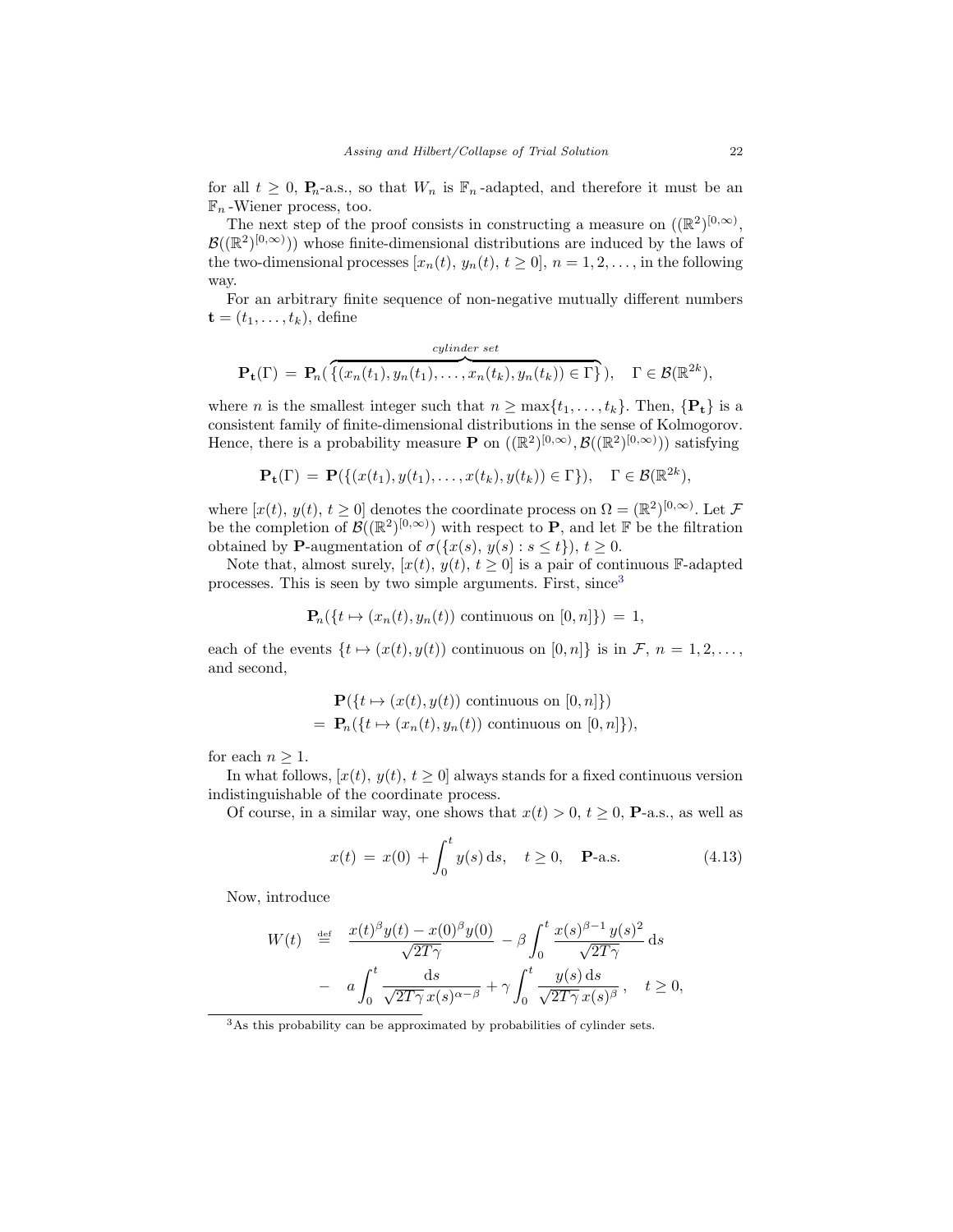and observe that this process is a Wiener process because, by  $(4.12)$ , it satisfies

$$
\mathbf{P}(\{(W(t_1),...,W(t_k))\in\Gamma\}) = \mathbf{P}_n(\{(W_n(t_1),...,W_n(t_k))\in\Gamma\}),
$$

for every  $\mathbf{t} = (t_1, \ldots, t_k), n \ge \max\{t_1, \ldots, t_k\}$  and  $\Gamma \in \mathcal{B}(\mathbb{R}^k)$ , and because the continuity of  $[x(t), y(t), t \ge 0]$  makes it a continuous process. Furthermore, as  $W_n$  can be considered a Wiener process with respect to the filtration obtained by  $P_n$ -augmentation of  $\sigma(\{(x_n(s), y_n(s)) : s \le t\})$ ,  $t \ge 0$ , one can also consider W to be an F-Wiener-process.

Finally, again using the corresponding property on  $(\Omega_n, \mathcal{F}_n, \mathbf{P}_n)$ , each of the processes  $[y(t \wedge n), t \geq 0]$  is an F-semimartingale,  $n = 1, 2, ...,$  and hence  $[y(t), t \geq 0]$  is one, too. As a consequence, by partial integration,

$$
\sqrt{2T\gamma} W(t) = \int_0^t x(s)^\beta dy(s) - a \int_0^t \frac{ds}{x(s)^{\alpha-\beta}} + \gamma \int_0^t \frac{y(s) ds}{x(s)^\beta},
$$

for all  $t \geq 0$ , **P**-a.s., follows from [\(4.13\)](#page-22-1) and the definition of  $W(t)$ . Thus, using the above right-hand side when calculating  $\int_0^t x(s)^{-\beta} dW(s)$ , eventually proves the theorem.  $\Box$ 

Proof of Proposition [2.5.](#page-9-1) To begin with, assume the conditions of Proposition [2.1](#page-7-1) or Theorem [2.3,](#page-8-0) that is the parameter a could be negative, too.

Let  $[x(t), y(t), t \ge 0]$  be the solution of  $(2.1)$ , started at  $(x(0), y(0)) \in \mathbb{H}$ , and driven by a Wiener process  $[W(t), t \geq 0]$ , given on a probability space  $(\Omega, \mathcal{F}, \mathbf{P})$ , i.e.,

$$
x(t) = x(0) + \int_0^t y(s) ds,
$$
  

$$
y(t) = y(0) + a \int_0^t \frac{ds}{x(s)^{\alpha}} + \sqrt{2T\gamma} \int_0^t \frac{dW(s)}{x(s)^{\beta}} - \gamma \int_0^t \frac{y(s)}{x(s)^{2\beta}} ds,
$$

for all  $t \geq 0$ , **P**-a.s.

Since the stochastic integral in the above equation is well-defined for all  $t \geq 0$ , its quadratic variation,  $\tilde{A}_t = \int_0^t x(s)^{-2\beta} ds$ , is well-defined for all  $t \geq 0$ , too, and

$$
\tilde{T}_t = \inf\{s \ge 0 : \tilde{A}_s > t\}, \quad t \ge 0,
$$

can be used as a time-change. Furthermore, since  $x(t) > 0$ , for all  $t \ge 0$ , **P**-a.s., this time-change is strictly increasing and continuous on  $[0, A_{\infty})$ , **P**-a.s., and

<span id="page-23-0"></span>
$$
\mathbf{P}(\{\lim_{t \uparrow \tilde{A}_{\infty}} \tilde{T}_t = +\infty\}) = 1. \tag{4.14}
$$

So, on the one hand, the time-changed processes,  $t \mapsto \tilde{x}(t) = x(\tilde{T}_t)$  and  $t \mapsto \tilde{y}(t) = y(\tilde{T}_t)$ , are almost surely continuous processes on  $[0, \tilde{A}_{\infty})$ . On the other hand, since

$$
\tilde{T}_t = \int_0^t \tilde{x}(s)^{2\beta} \, \mathrm{d}s, \quad t < \tilde{A}_{\infty}, \quad \mathbf{P}\text{-a.s.},
$$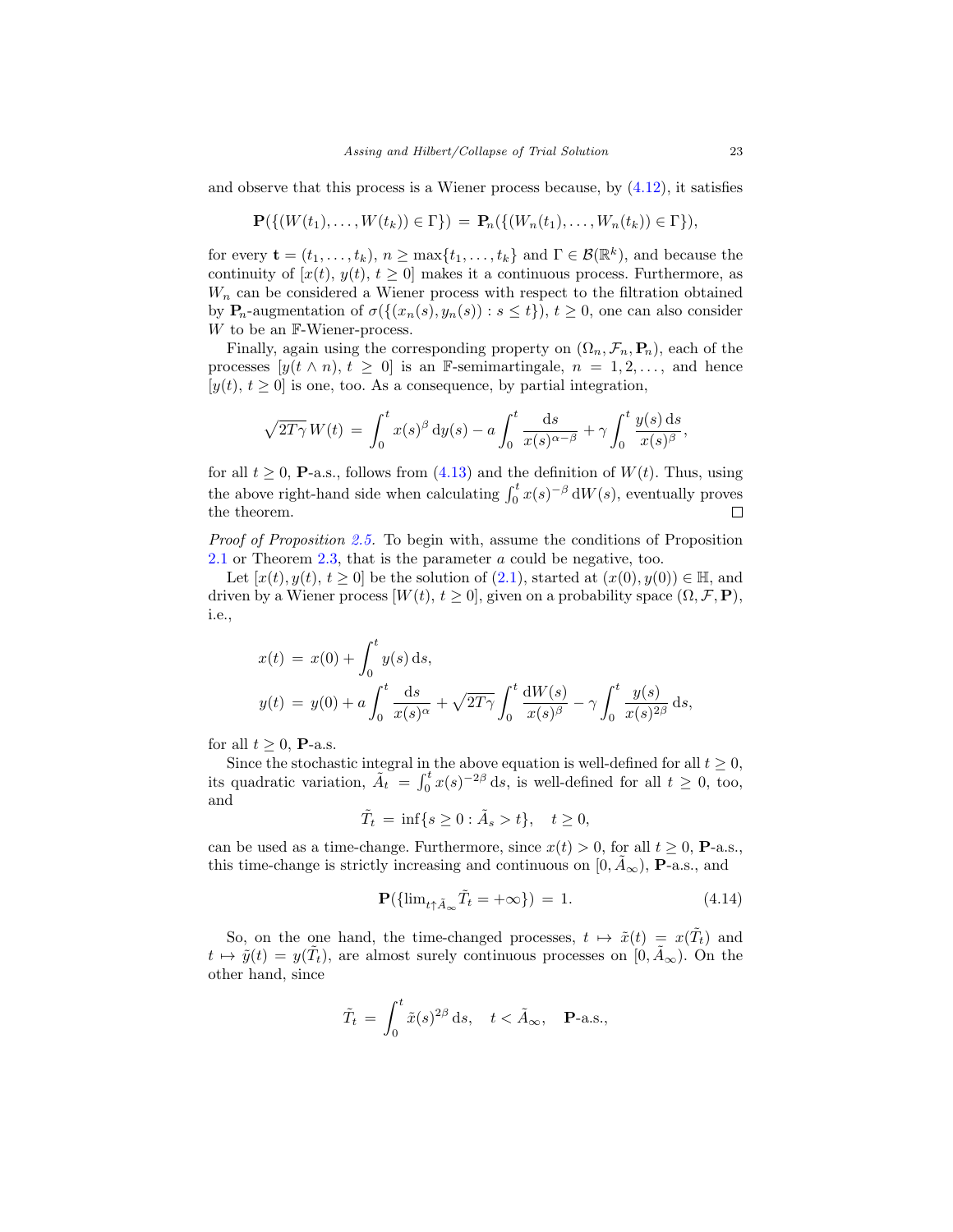property [\(4.14\)](#page-23-0) implies that

<span id="page-24-1"></span>
$$
\limsup_{t \uparrow \tilde{A}_{\infty}} \tilde{x}(t) = +\infty, \quad \text{on } \{\tilde{A}_{\infty} < \infty\}, \quad \mathbf{P}\text{-a.s.}, \tag{4.15}
$$

and we are going to show next that, on  $\{\tilde{A}_{\infty} < \infty\}$ ,  $\liminf_{t \uparrow \tilde{A}_{\infty}} \tilde{x}(t)$  cannot be finite with positive probability, either, even if the parameter  $\alpha$  is negative.

Applying the time-change to the above equation yields

<span id="page-24-3"></span>
$$
\tilde{x}(t) = x(0) + \int_0^t \tilde{x}(s)^{2\beta} \tilde{y}(s) ds,\n\tilde{y}(t) = y(0) + a \int_0^t \tilde{x}(s)^{2\beta - \alpha} ds + \sqrt{2T\gamma} \tilde{W}(t) - \gamma \int_0^t \tilde{y}(s) ds,
$$
\n(4.16)

for all  $t < \tilde{A}_{\infty}$ , **P**-a.s., where  $[\tilde{W}(t), t \geq 0]$  is another Wiener process on a possibly enlarged<sup>[4](#page-24-0)</sup> probability space (cf. Theorem II.7.2' in  $[9]$ ).

Of course, by the continuity properties of the time-changed processes,

$$
\tilde{x}(t) = \left[ x(0)^{1-2\beta} - (2\beta - 1) \int_0^t \tilde{y}(s) ds \right]^{\frac{-1}{2\beta - 1}},
$$

for at least all  $t < \tilde{A}_{\infty}$ , **P**-a.s., where

$$
\tilde{y}(s) = e^{-\gamma s} y(0) + \sqrt{2T\gamma} \int_0^s e^{-\gamma(s-r)} d\tilde{W}(r) + a \int_0^s e^{-\gamma(s-r)} \tilde{x}(r)^{2\beta-\alpha} dr,
$$

for all  $s < \tilde{A}_{\infty}$ , **P**-a.s.

The question is now whether different sequences of time points,  $(t_n)_{n=1}^{\infty}$ , converging to  $\tilde{A}_{\infty} < \infty$ , can lead to different limits of  $\tilde{x}(t_n)$ ,  $n \to \infty$ , which can only happen if  $\int_0^{t_n} \tilde{y}(s) ds$  has different limits for different sequences of time points, which can only happen if  $\tilde{y}(t_n)$  has different limits for different sequences of time points.

The key to the answer of this question is writing

<span id="page-24-2"></span>
$$
\tilde{y}(s) \quad \text{as} \quad \hat{y}(s) + a e^{-\gamma s} R_s,\tag{4.17}
$$

where  $[\hat{y}(s), s < \tilde{A}_{\infty}]$  is indistinguishable of an Ornstein-Uhlenbeck process restricted to  $[0, \tilde{A}_{\infty})$ , and

$$
R_s = \int_0^s e^{\gamma r} \, \tilde{x}(r)^{2\beta - \alpha} \, \mathrm{d}r, \quad s < \tilde{A}_{\infty}.
$$

Note that  $s \mapsto R_s$  is almost surely a continuous monotone function on  $[0, \tilde{A}_{\infty}),$ so that  $ae^{-\gamma t_n}R_{t_n}$  can only have one limit for any sequence of time points converging to  $\tilde{A}_{\infty}$ , on  $\{\tilde{A}_{\infty} < \infty\}$ , **P**-a.s., and the same applies to  $\hat{y}(t_n)$ , as this function can almost surely be extended to a continuous function on  $[0, \infty)$ .

<span id="page-24-0"></span><sup>&</sup>lt;sup>4</sup>By standard convention, the enlarged space is denoted by  $(\Omega, \mathcal{F}, P)$ , too.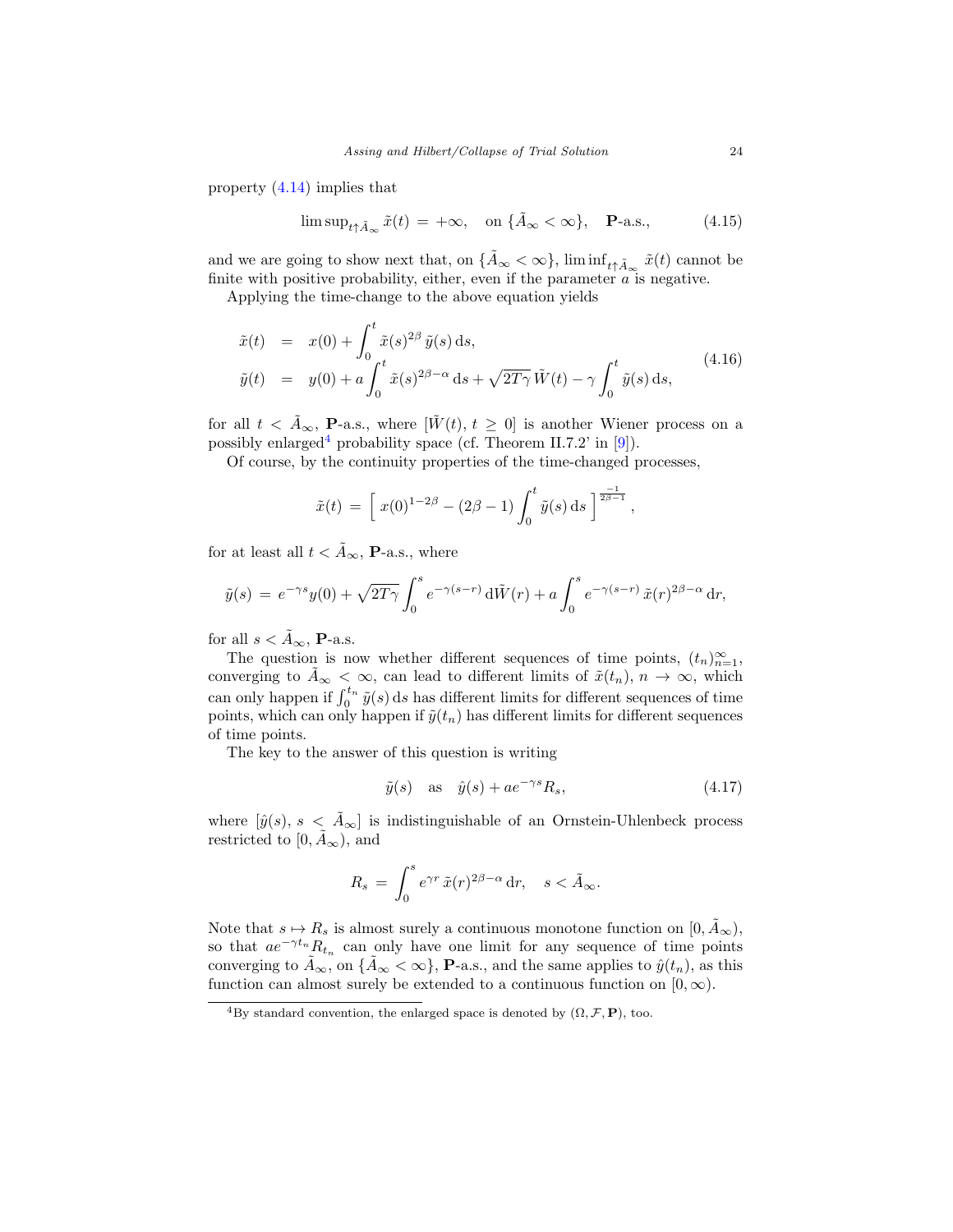All in all,  $\liminf_{t \uparrow \tilde{A}_{\infty}} \tilde{x}(t)$  has indeed to coincide with  $\limsup_{t \uparrow \tilde{A}_{\infty}} \tilde{x}(t)$ , on  $\{\tilde{A}_{\infty} < \infty\}$ , **P**-a.s., proving

<span id="page-25-0"></span>
$$
\lim_{t \to \infty} x(t) = +\infty, \quad \text{on } \{\tilde{A}_{\infty} < \infty\}, \quad \mathbf{P}\text{-a.s.},\tag{4.18}
$$

by [\(4.15\)](#page-24-1), for any parameter  $a \in \mathbb{R}$ , because  $x(t) = \tilde{x}(\tilde{A}_t)$ ,  $t \ge 0$ , **P**-a.s.

In the second part of the proof, we will show that, if  $\beta > 1/2$ , then the event  $\{A_{\infty} < \infty\}$  has probability one, for any  $a \geq 0$ , eventually proving the proposition.

First, the Ornstein-Uhlenbeck process used in  $(4.17)$  and the process  $\left[\hat{y}(t), t\right]$ 0] used in the proof of Lemma [2.2](#page-7-2) have the same law, when started at  $y(0)$ , justifying the same notation. Therefore,

$$
\hat{x}(t) = \left[ x(0)^{1-2\beta} - (2\beta - 1) \int_0^t \hat{y}(s) ds \right]^{\frac{-1}{2\beta - 1}}, \ t < \tau,
$$
  

$$
\tau = \inf \{ s \ge 0 : \int_0^s \hat{y}(r) dr = \frac{x(0)^{1-2\beta}}{2\beta - 1} \},
$$

and the corresponding objects given in the proof of Lemma [2.2](#page-7-2) have the same law, too, when using  $x(0)$  instead of  $x_$ , so that

<span id="page-25-2"></span>
$$
\mathbf{P}(\{\tau < \infty\} \cap \{\lim_{t \uparrow \tau} \hat{x}(t) = +\infty\}) = 1 \tag{4.19}
$$

can easily be derived from Lemma [4.1.](#page-12-3) Furthermore,

<span id="page-25-1"></span>
$$
\hat{x}(t) = x(0) + \int_0^t \hat{x}(s)^{2\beta} \hat{y}(s) ds,\n\hat{y}(t) = y(0) + \sqrt{2T\gamma} \tilde{W}(t) - \gamma \int_0^t \hat{y}(s) ds,
$$
\n(4.20)

for all  $t < \tau$ , **P**-a.s.

The next step is to show that, if  $a \geq 0$ , then  $(\tilde{x}(t), \tilde{y}(t))$  satisfying [\(4.16\)](#page-24-3) dominates  $(\hat{x}(t), \hat{y}(t))$  satisfying  $(4.20)$ , for all  $t < \tau \wedge \tilde{A}_{\infty}$ . In fact, since the drift coefficient of equation  $(4.20)$ , i.e.  $(\hat{x}, \hat{y}) \mapsto (\hat{x}^{2\beta} \hat{y}, -\gamma \hat{y})$ , is quasi-monotonously increasing (cf. Def.3.1 in [\[1\]](#page-26-13)), and since solutions to  $(4.20)$  are pathwise unique up to  $\tau \wedge \tilde{A}_{\infty}$ , and since the difference of the drift coefficients of [\(4.16\)](#page-24-3) and [\(4.20\)](#page-25-1) is a vector field on H with non-negative components, it follows from Prop.3.3 in [\[1\]](#page-26-13) that

$$
\tilde{x}(t) \ge \hat{x}(t), \quad \tilde{y}(t) \ge \hat{y}(t), \quad t < \tau \wedge \tilde{A}_{\infty}, \quad \mathbf{P}\text{-a.s.}
$$

**Remark 4.7.** The results in [\[1\]](#page-26-13) were obtained for coefficients defined on  $\mathbb{R}^d$ , but it is an easy exercise to show their validity for coefficients defined on domains like our half-plane, H.

Now, if  $\tilde{A}_{\infty}$  was bigger than  $\tau$  with positive probability, then the process  $t \mapsto \tilde{x}(t)$ , being continuous on  $[0, \tilde{A}_{\infty})$ , would blow up before  $\tilde{A}_{\infty}$ , by [\(4.19\)](#page-25-2), which is a contradiction. Thus,  $A_{\infty}$  is almost surely bounded by  $\tau$  from above leading to  $\mathbf{P}(\{A_{\infty} < \infty\}) = 1$ , again by [\(4.19\)](#page-25-2).  $\Box$ 

The authors would like to thank both referees for their very valuable comments!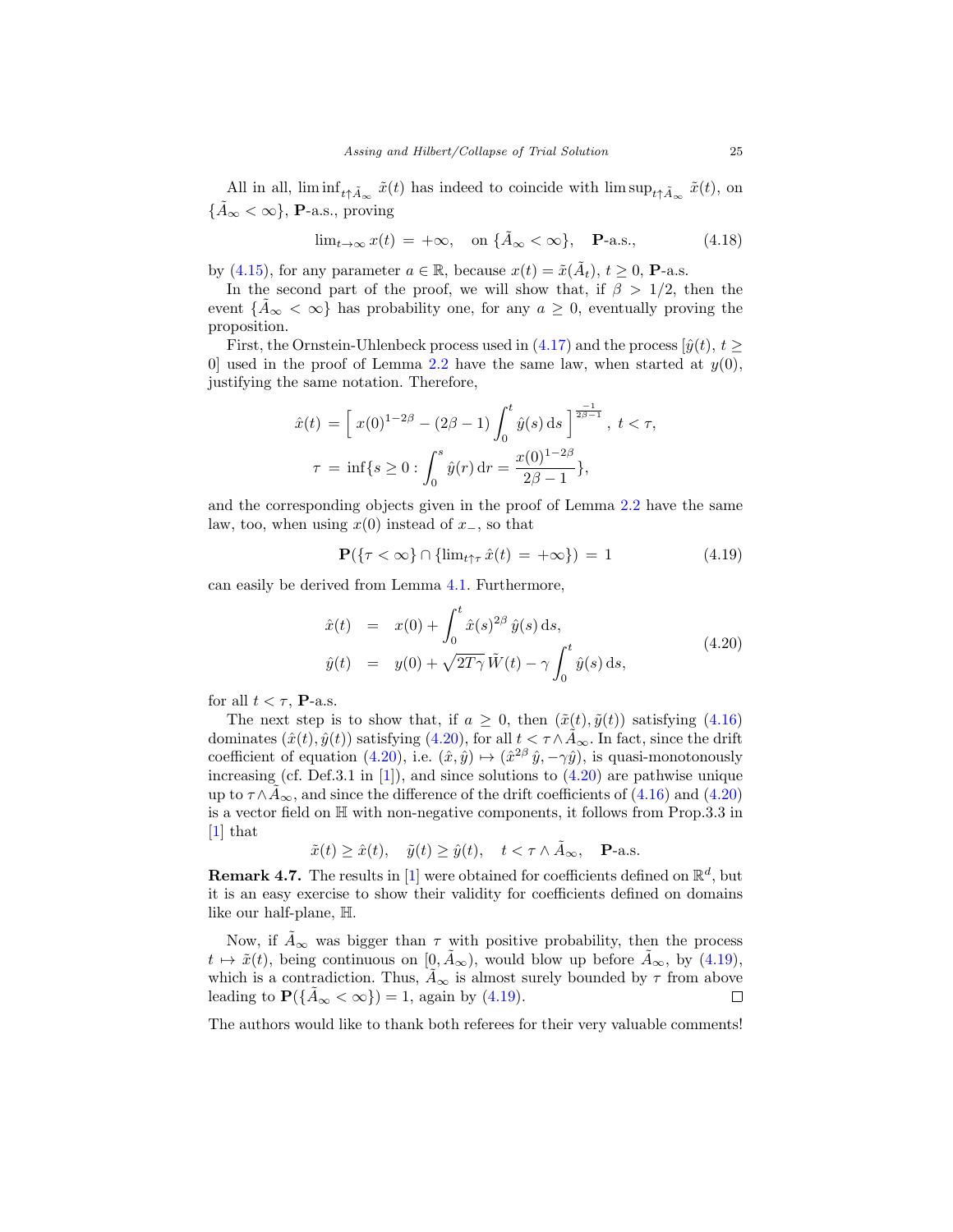### References

- <span id="page-26-13"></span>[1] Assing, S., Manthey, R.: The behavior of solutions of stochastic differential inequalities. Probab. Theory Relat. Fields, 103, (1995), 493–514. MR-1360202
- <span id="page-26-1"></span>[2] Bang, O., Christiansen, P.L., Gaididei, Y.B., If, F., Rasmussen, K.O.: Temperature effects in a nonlinear model of monolayer Scheibe aggregates. Physical Review E, 49, (1994), no. 5, 4627–4635.
- <span id="page-26-0"></span>[3] Christiansen, P.L., Gaididei, Y.B., Johansson, M., Rasmussen, K.O., Yakimenko, I.I.: Collapse of solitary excitations in the nonlinear Schrödinger equation with nonlinear damping and white noise. Physical Review  $E$ , 54, (1996), no. 1, 924–930.
- <span id="page-26-5"></span>[4] Conrad, F., Grothaus, M.: Construction, ergodicity and rate of convergence of N-particle Langevin dynamics with singular potentials. Journal of Evolution Equations, 10, (2010), 623–662.
- <span id="page-26-6"></span>[5] Cooke, B., Herzog, D.P., Mattingly, J.C., McKinley, S.A., Schmidler, S.C.: Geometric Ergodicity of Tow-Dimensional Hamiltonian Systems with a Lennard-Jones-like Repulsive Potential. Commun. Math. Sci., 15, (2017), no. 7, 1987–2015. MR-3717917
- <span id="page-26-7"></span>[6] Funaki, T., Ohnawa, M., Suzuki, Y., Yokoyama, S.: Existence and uniqueness of solutions to stochastic Rayleigh-Plesset equations. J. Math. Anal. Appl., 425, (2015), 20–32. MR-3299647
- <span id="page-26-8"></span>[7] Grothaus, M., Stilgenbauer, P.: A Hypocoercivity Related Ergodicity Method for Singular Distorted Non-Symmetric Diffusions. Integr. Equ. Oper. Theory, 83, (2015), 331–379.
- <span id="page-26-9"></span>[8] Herzog, D.P., Mattingly, J.C.: Ergodicity and Lyapunov Functions for Langevin Dynamics with Singular Potentials. ArXiv e-prints, arxiv:1711.02250v1, (2017), 20pp.
- <span id="page-26-12"></span>[9] Ikeda, N. and Watanabe, S.: Stochastic Differential Equations and Diffusion Processes. Second edition. North-Holland mathematical library 24. North-Holland Publishing, Amsterdam, 1989. xiv+555 pp. MR-1011252
- <span id="page-26-11"></span>[10] Karatzas, I. and Shreve, E.: Brownian Motion and Stochastic Calculus. Second edition. Graduate Texts in Mathematics 113. Springer Verlag, New York, 1991. xxiv+470 pp. MR-1121940
- <span id="page-26-2"></span>[11] Merle, F.: Construction of solutions with exactly k blow-up points for the Schrödinger equation with critical nonlinearity. Comm. Math. Phys., 129, (1990), no. 2, 223–240. MR-1048692
- <span id="page-26-3"></span>[12] Merle, F., Tsutsumi, Y.:  $L^2$ -concentration of blow up solutions for the nonlinear Schrödinger equation with critical power nonlinearity. J. Diff. Eq., 84, (1990), 205–214. MR-1047566
- <span id="page-26-10"></span>[13] Meyn, S.P., Tweedy, R.L.: Stability of Markovian Processes III: Forster-Lyapunov Criteria for Continuous-Time Processes. Advances in Applied Probability, 25, (1993), no. 3, 518–548.
- <span id="page-26-4"></span>[14] Nawa, H.: Asymptotic and limiting profiles of blowup solutions of the nonlinear Schrödinger Equation with critical power. Comm. Pure Appl. Math., 52, (1999), no. 2, 193–270. MR-1653454